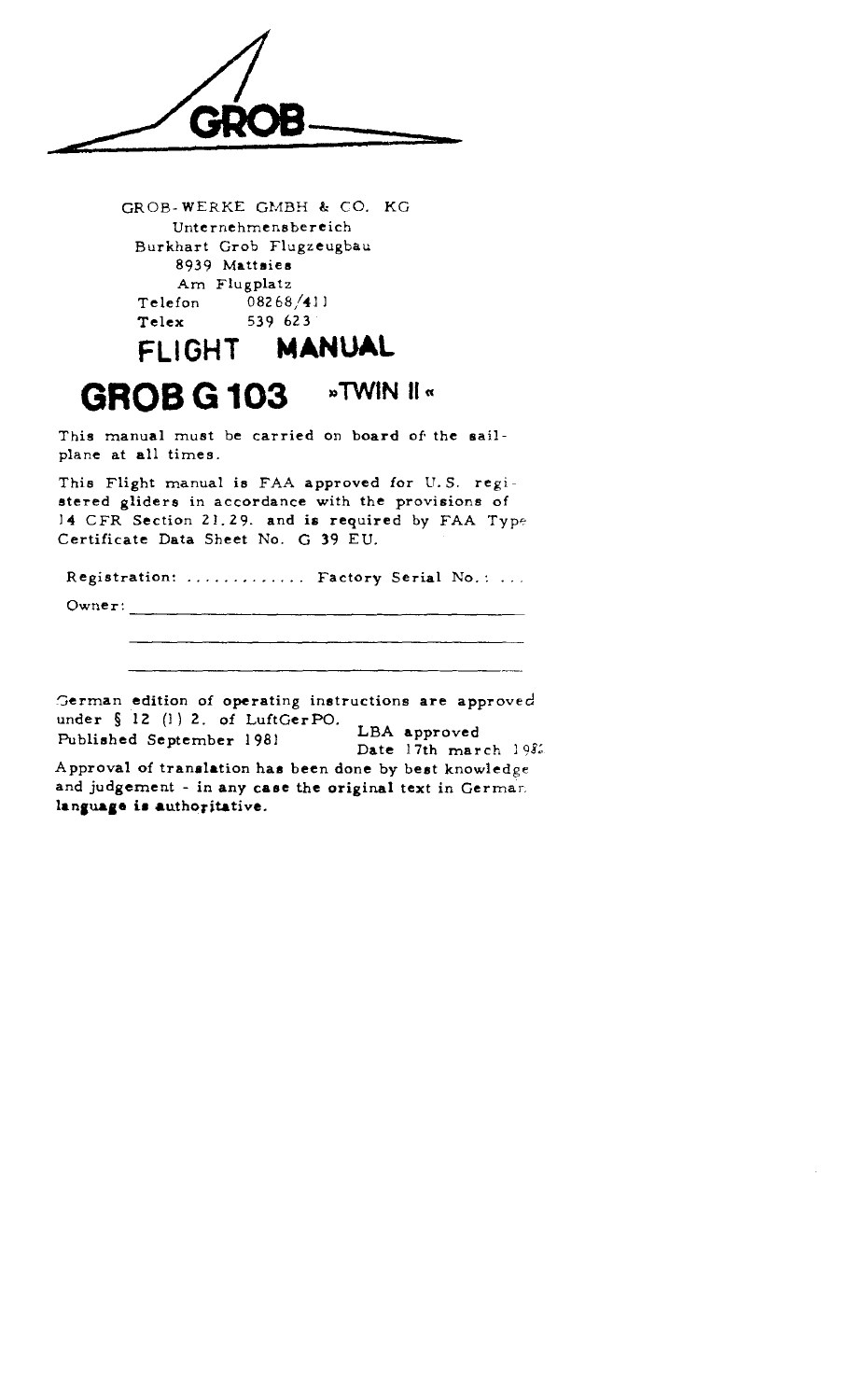المستحديث والمتحدث FLIGHT MANUAL GROB G103 

Il. Log of revisions

| Revision<br>No. | $\overline{\mathbf{p}_{\text{age}}}$<br>affected | Description                                                                                                        | <b>LBA</b><br>approval<br>signature | Date          |
|-----------------|--------------------------------------------------|--------------------------------------------------------------------------------------------------------------------|-------------------------------------|---------------|
| $\mathbf{1}$    | 1, 1a, 8,<br>$\left[10,12,14\right]$<br>17,19    | Modification of serial<br>no. 2730 and subsequent                                                                  |                                     | June<br>1982  |
| $\overline{c}$  | 21                                               | 1, 1a, 12a Automatic connection of<br>elevator and spring trimm<br>system of<br>serial no. 33879<br>and subsequent |                                     | 26.5e<br>1984 |
|                 |                                                  |                                                                                                                    |                                     |               |
|                 |                                                  |                                                                                                                    |                                     |               |
|                 |                                                  |                                                                                                                    |                                     |               |
|                 |                                                  |                                                                                                                    |                                     |               |

All handbooks for GROB G 103 can be ordered at: Burkhart Grob of America, Inc. 1070 Navajo Drive, Bluffton Airport Complex<br>Bluffton, OH 45817 (419)358-9015 or 9025 Grob-Werke GmbH & Co. KG Unternehmensbereich Burkhart Grob Flugzeugbau 8939 Mattaies, West-Germany  $(08268)$  411

26th sept. 1984 (AM 315-14/2)

Approved by LBA

 $\sim 1$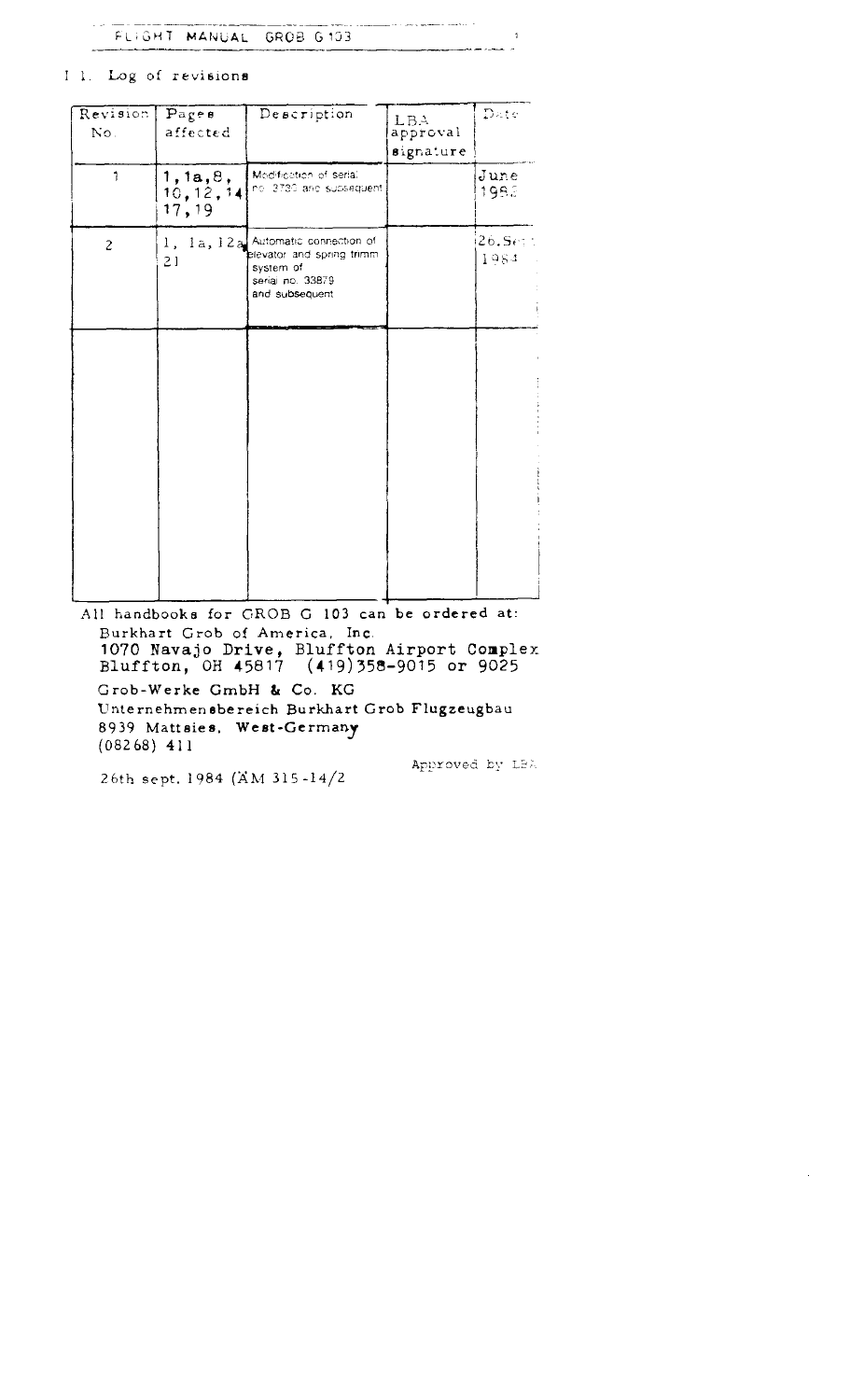Pages included:

| ľ              | 2oth sept. 84         |
|----------------|-----------------------|
| l a            | 84<br>26th sept.      |
| $\overline{2}$ | 81<br>${\tt Sept.}$   |
| 3              | -81<br>$S$ ept.       |
| 4              | -81<br>Sept.          |
| 5              | 81<br>$S$ e pt.       |
| 6              | $17th$ march $82$     |
| $\overline{7}$ | Tth march 82          |
| 8              | 16th june 82          |
| 9              | 81<br>$S$ ept.        |
| 10             | 16th  <br>june 82     |
| $\vert$ )      | 17th march 82         |
| 12             | 16th june 82          |
| 12a            | 26th sept. 84         |
| 13             | 17th march 82         |
| 14             | 16th june $82$        |
| 15             | 17th march<br>-82     |
| 16             | 17th march 82         |
| 17             | 16th june 82          |
| 18             | 17th march 82         |
| 19             | $16th$ june 82        |
| 20             | 17th march 82         |
| 21             | 26th sept. 84         |
| 22             | 81<br>Sept.           |
| 23             | 82<br>17th march      |
| 24             | 82<br>17th march      |
| 25             | 82<br>17th march      |
| 26             | 82<br>17th march      |
| 27             | 82<br>17th march      |
| 28             | 82<br>l7th march      |
| 29             | 82<br>17th march      |
| 30             | 82<br>17th -<br>march |
| 31             | 17th march 82         |

26th sent . 1984 (AM 315-14/2) Approved by LBA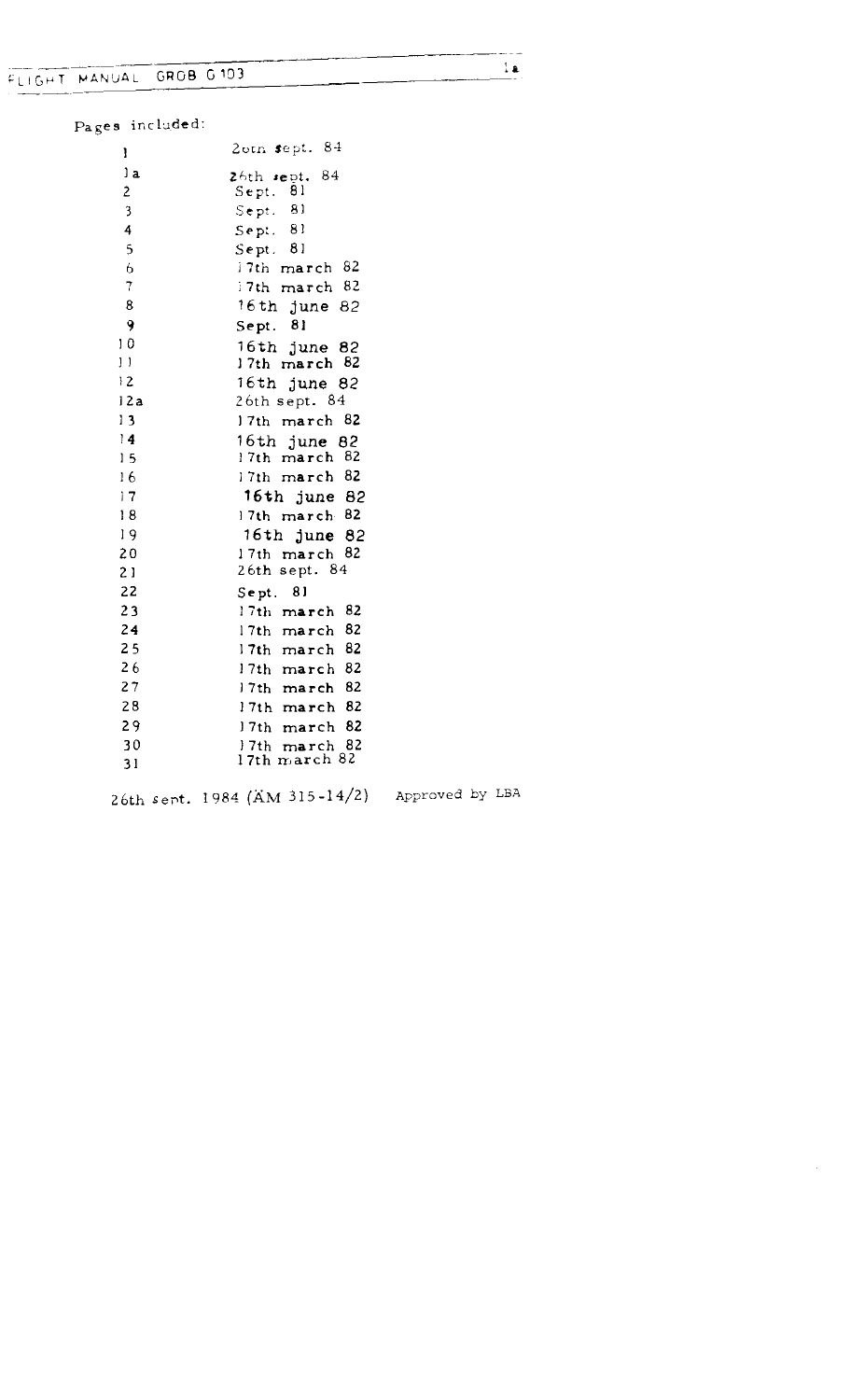# FLIGHT MANUAL GROB G103

# I.2 Contents

|      |               |                                           | page           |
|------|---------------|-------------------------------------------|----------------|
| I.   |               | Ceneral                                   |                |
| Ι.   |               | 1 Log of revisions                        | l, l a         |
| L.   |               | 2 Contents (LBA approved pages:           | 2, 3           |
|      |               | 1, la and 6 through 31, except            |                |
|      |               | $9$ and $22)$                             |                |
| L    |               | 3 Photograph                              | 4              |
| I.   |               | 4 Drawing                                 | 5              |
| Ι.   |               | 5 Description                             | 6              |
| II.  |               | Operating limitations                     |                |
| II.  | $\mathbf{1}$  | Airworthiness Group                       | 6              |
|      |               | II. 2 Permitted operating conditions      | 6              |
|      | II. 3         | Minimum equipment                         | 6              |
|      | II. 4         | Maximum Speeds                            | $\overline{7}$ |
|      | II. 5         | Flight envelope                           | $\overline{7}$ |
|      | II. $6$       | Weight limits                             | 8              |
| II.  | $\mathcal{T}$ | Centre of gravity position                | 8              |
|      |               | II. 8 Load scheme, weighing report        | 8.9            |
| II.  |               | 9 Tow hooks and cable length              | 10             |
|      |               | II. 10 Weak link strength                 | 10             |
|      | II. II.       | Tire pressure                             | 10             |
|      |               | II. 12 Crosswinds                         | 10             |
|      |               | II. 13 Placards, control markings and     | 11, 12, 12.    |
|      |               | instrument markings                       | 13, 14, 15     |
| III. |               | Emergency procedures                      |                |
|      | $III.$ $I$    | Recovery from the spin                    | 16             |
|      | III. $2$      | Emergency canopy jettison and<br>exit     | 16             |
|      | III. $3$      | Miscellaneons (Rain, ice,<br>groundloops) | 16             |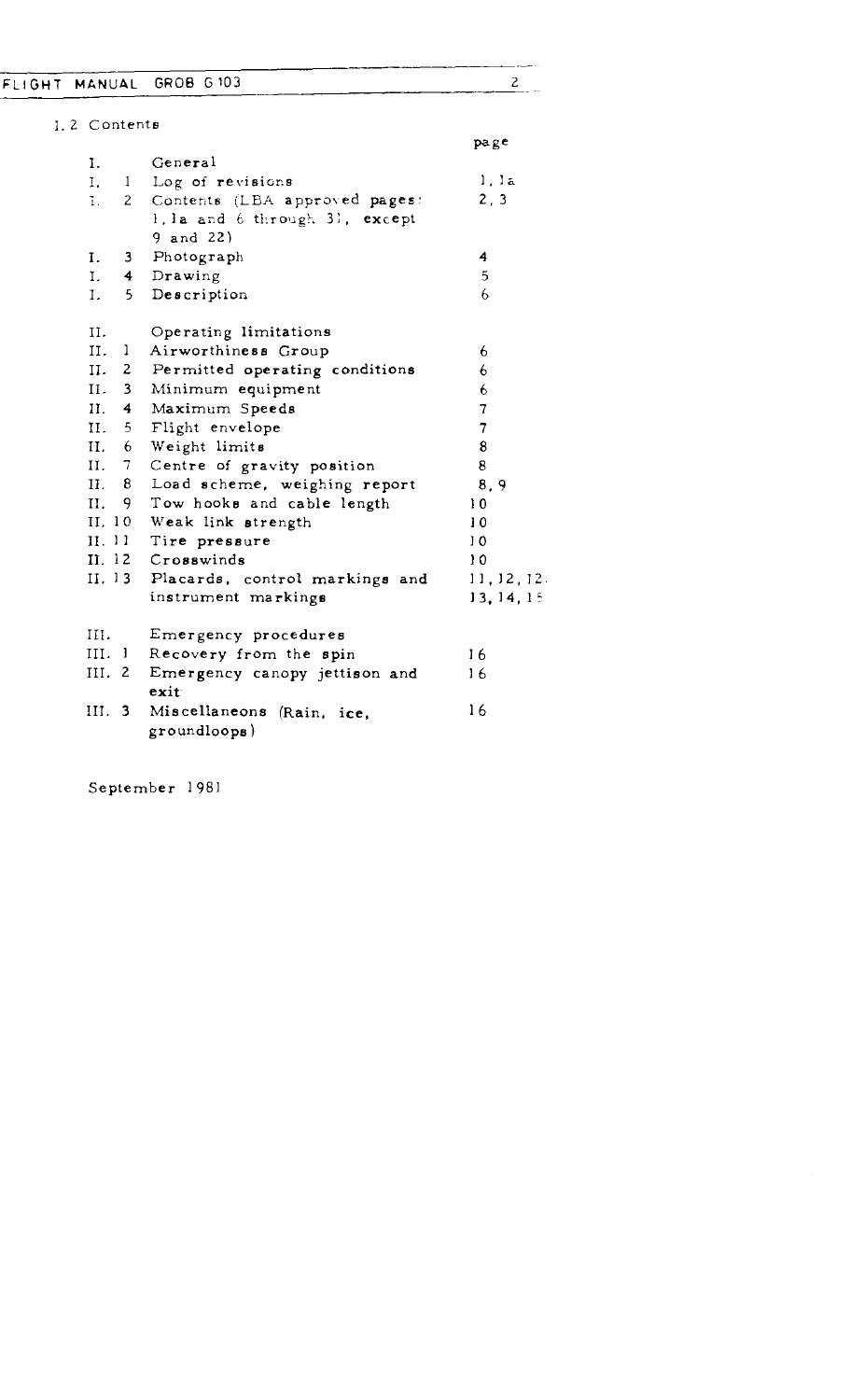| FLIGHT MANUAL GROB G103 |  |  |  |
|-------------------------|--|--|--|
|                         |  |  |  |

| IV. | Normal procedures                    |                |
|-----|--------------------------------------|----------------|
|     | IV. 1 Cockpit and controls (Picture) | 17, 18, 19, 20 |
|     | IV. 2 Daily preflight inspection     | 21,22          |
|     | IV 3 Control checks before take off  | 23             |
|     | IV <sub>4</sub> Take off             | 23             |
|     | IV. 5 Free Flight                    | 24             |
|     | IV. 6 Slow flying and stalls         | 24             |
|     | IV. 7 High speed flight              | 24             |
|     | IV.8 Simple Aerobatics               | 25             |
|     | IV. 9 Approach and landing           | 26             |
|     | IV.10 Storage                        | 27             |

V. Appendices

gravity

V. 1 Flight performance 28 V. 2 Determination of the center of 29.30.3

 $\bar{z}$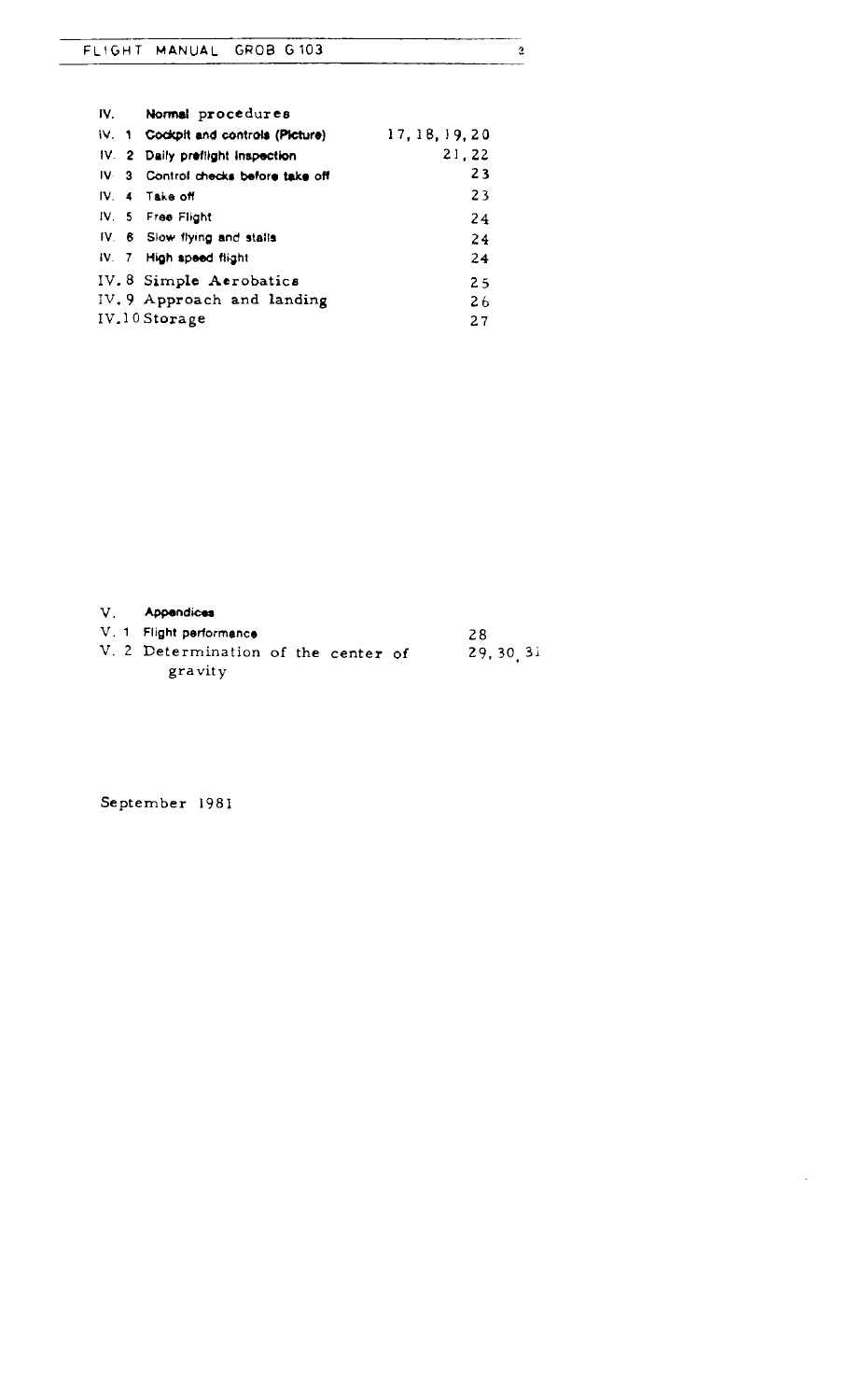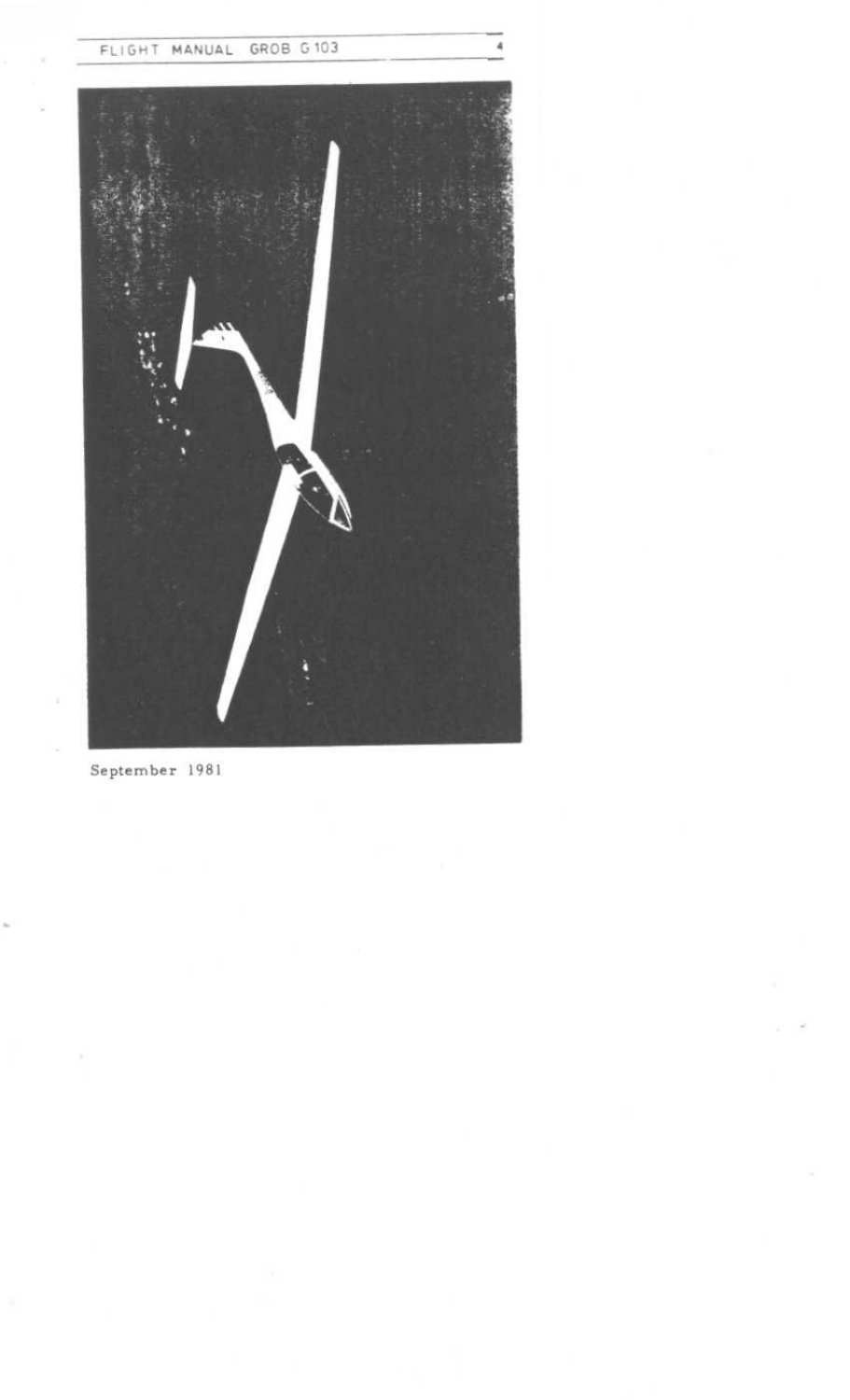

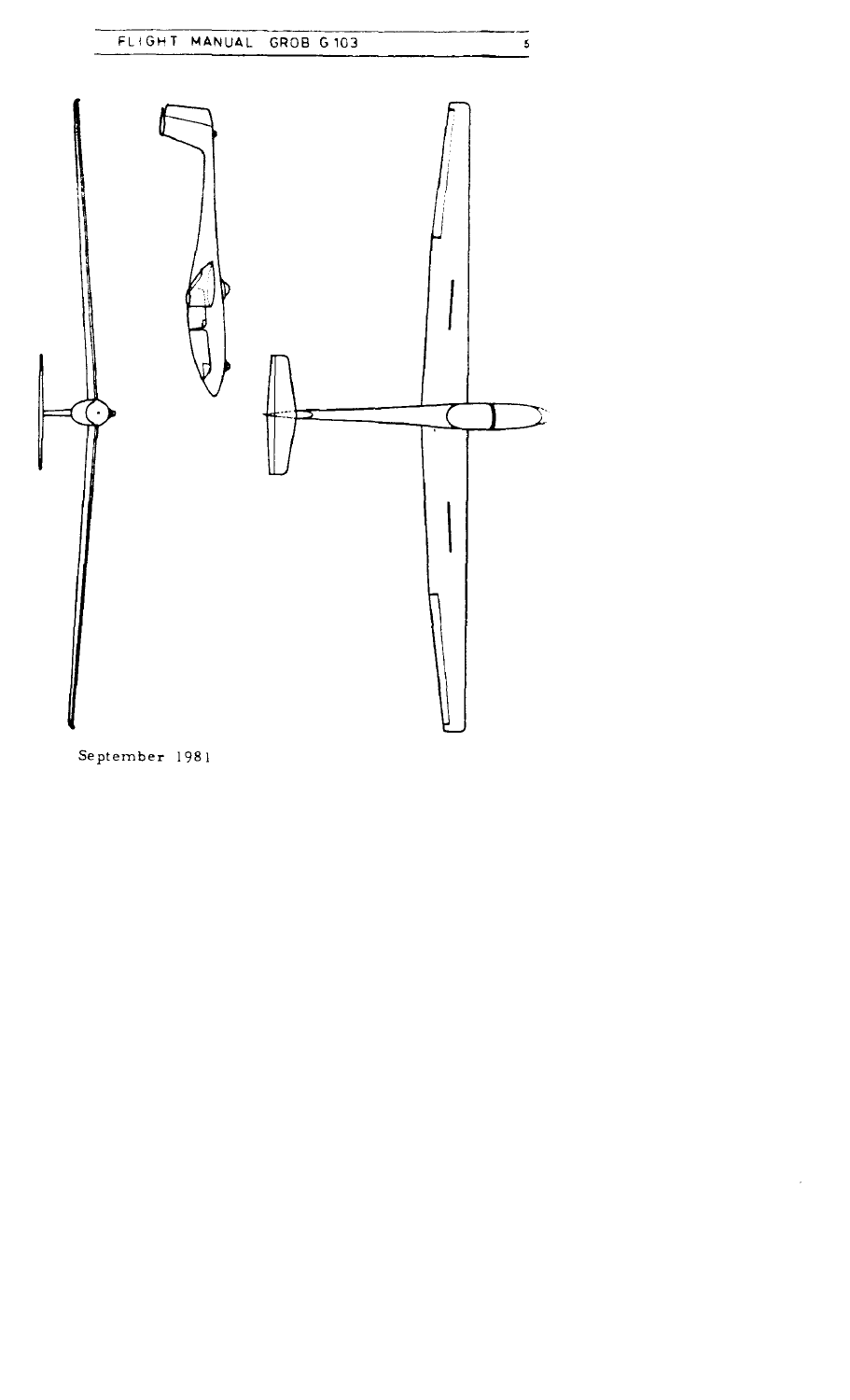#### i. 5 Description

The "TWIN II" is a high performance two seater sailplane with a T-tall, fitted with a nonretractable tandem undercarriage and upper surface eirbrakee . This sailpiane is manufactured using the latest techniques in industrial Glass fibre construction .

It is designed for training, high performance and simple aerobatic flying .

#### Tednscal Data :

 $(6, 68$  lbs $'$ ft.<sup>\*</sup>) Span 17.5 m  $(57.4 \text{ ft.})$  Wing Area<br>Length  $8,18\text{ m}$   $(26,8\text{ ft.})$ 17.8 m' Length 8, 18m (26,8f t) (191 .6ft .') Maximum Flying Weight 580 kg Height 1,55m (5,1ft)<br>Associ Aspect<br>Ratio  $(1279)$  ibs) 17.1 Maximum Wing Loading 32, 6 kg m<sup>\*</sup>

II . Operating limitations :

II. 1 Almorthiness Group<br>Certification Basis: 14 CFR Sections 21.23 and 21.29 effective 1 February 1965; and Joint Airworthiness Requirements for Sailplanes and Powered Sailplanes (JAR-22), dated 1 April 1980.

#### It. 2 Permitted aperating conditions.

# The plane is licensed for:

- 1 VFR Day
- 2. Simple Aerobatics (Loops, Stall turns, Lazy eight, Chandelle and Spin).

#### II. 3 Minimum equipment

- <sup>1</sup> . 2 Air speed Indicators reading to 300 km/hr (162 kts, 187 mph)
- 2. 2 Altimeters.
- 3. Full Harness Straps in front and back cockpit.
- 4. Parachute or back cushion at least 7 cm  $(3 \text{ inch})$  thick  $f \circ r$  each  $f$ , i oading limit plaque in front and back cockpit.  $f \circ r$  occupant.
- 5. Loading limit plaque in front and back cockpit.
- 6. Flight Limits plaque .
- 7. Flight Manual

<sup>17</sup> th morch 1982

e br 17. März 1952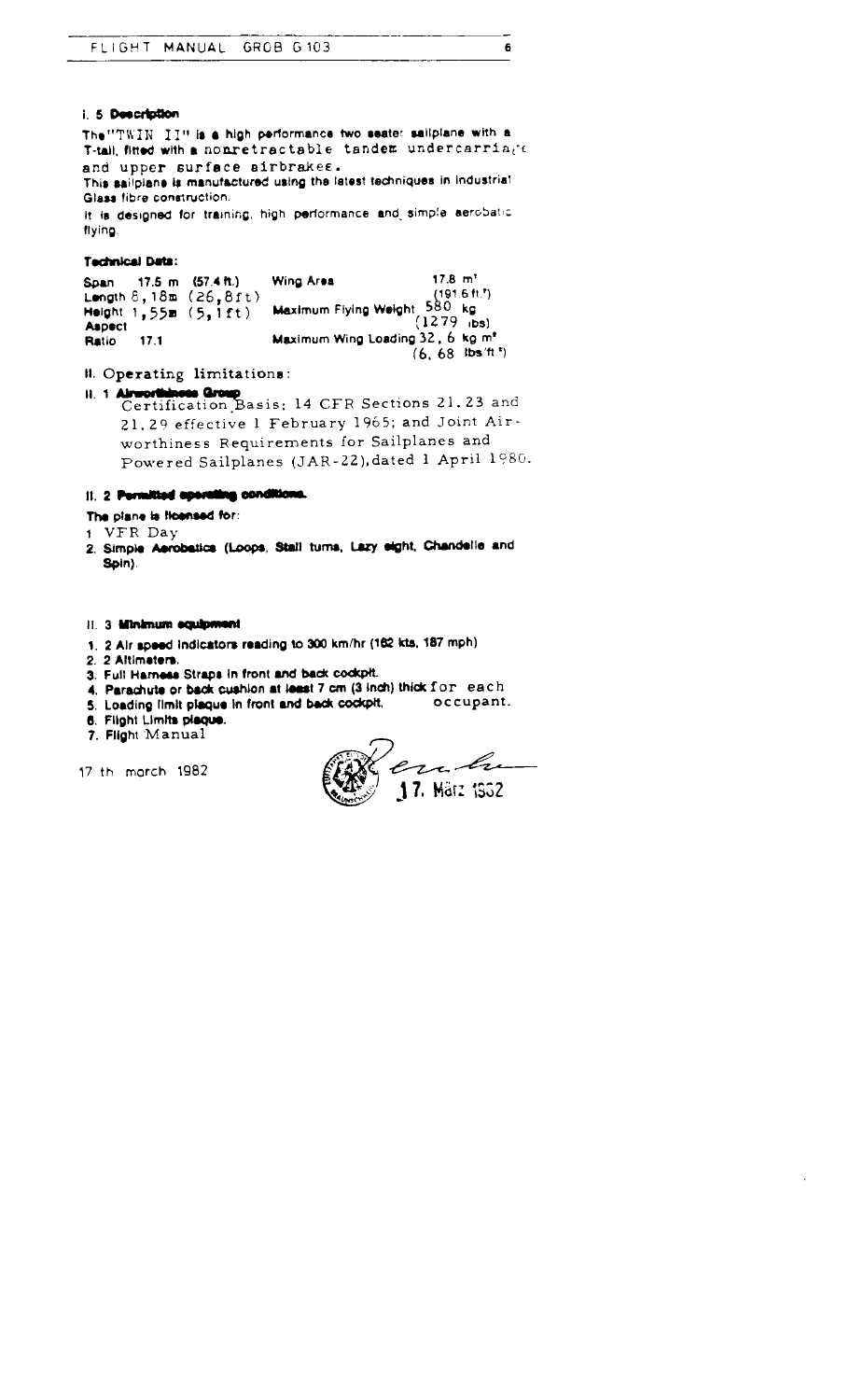| GROB G103<br>FLIGHT MANUAL                                                                    |                                                                                                                                                 |                 |
|-----------------------------------------------------------------------------------------------|-------------------------------------------------------------------------------------------------------------------------------------------------|-----------------|
| 11. 4 Maximum Speeds                                                                          |                                                                                                                                                 |                 |
| Maximum permitted                                                                             |                                                                                                                                                 |                 |
| speed in calm air<br>Maximum permitted                                                        | VNE = 250 km/h (135 kts, 155 mph)                                                                                                               |                 |
| speed in rough air                                                                            | = 170km/h(92kts,105mph)<br>V <sub>R</sub>                                                                                                       |                 |
| Mandeuvring speed                                                                             | $V_M = 170$ km h (92 kts, 105 mph)                                                                                                              |                 |
| Maximum winch faunch speed                                                                    | $Vw = 120$ km h ( $65$ kts, $74$ mph)                                                                                                           |                 |
| Maximum Aerotow speed                                                                         | VT.<br>= 170 km/h (92 kts. 105 mph)                                                                                                             |                 |
| clouds, whirlwinds and when overflying mountain ranges.                                       | Conditions in rough air are similar to those encountered in rotors.                                                                             |                 |
|                                                                                               | Manoeuvring speed is the maximum speed at which full control deflec-                                                                            |                 |
| should be restricted to 1/3 of the full range.                                                | tions may be used. At maximum speed (VNE) the control deflections                                                                               |                 |
|                                                                                               | True airspeed is higher than indicated airspeed at                                                                                              |                 |
|                                                                                               | altitude. VNE decreases according to following table.                                                                                           |                 |
| Altitude (ft)                                                                                 | $0 - 6500$<br>10000<br>13000 16500 1900                                                                                                         |                 |
| VNE (indicated knots)                                                                         | 135.<br>128<br>121<br>115                                                                                                                       | 10 <sup>o</sup> |
| (indicated km/h)                                                                              | 237<br>250<br>225<br>213                                                                                                                        | 201             |
| Air speed indicator markings                                                                  |                                                                                                                                                 |                 |
| $77 - 170$ km/h=42-92 kts=48-105 mph                                                          | - Green archormal rang                                                                                                                          |                 |
| 170-250 km/h=92-135 kts=105-155 mph-Yellow arc(caution rang                                   |                                                                                                                                                 |                 |
| at 250 km/h=135 kt $s = 155$ mph                                                              | - Red line (max. Speed)                                                                                                                         |                 |
| at 95 km/h= 51 kts= 59 mph                                                                    | - Yellow triangle                                                                                                                               |                 |
|                                                                                               | (recommended minimum appr. speed)                                                                                                               |                 |
| Installation Errors                                                                           |                                                                                                                                                 |                 |
|                                                                                               | The airspeed indicator must be connected to the following sources:<br>Pitot head in the tail fin, static vents side of the fuselage between the |                 |
| two seats.                                                                                    | Using a calibrated ASI the position error is not greater than $\pm$ 2 km/h                                                                      |                 |
| 11. 5 Filght envelope.                                                                        | or 1 kt or 1.2 mph. A calibration curve is therefore not necessary.                                                                             |                 |
|                                                                                               |                                                                                                                                                 |                 |
|                                                                                               |                                                                                                                                                 |                 |
| The sailplane design limit load factors are as follows:<br>At manoeuvring speed $+5.3 - 2.65$ |                                                                                                                                                 |                 |
| $+4.0 - 1.5$<br>At VNE<br>(Brakes closed and calm air)                                        |                                                                                                                                                 |                 |

en 4 EZ (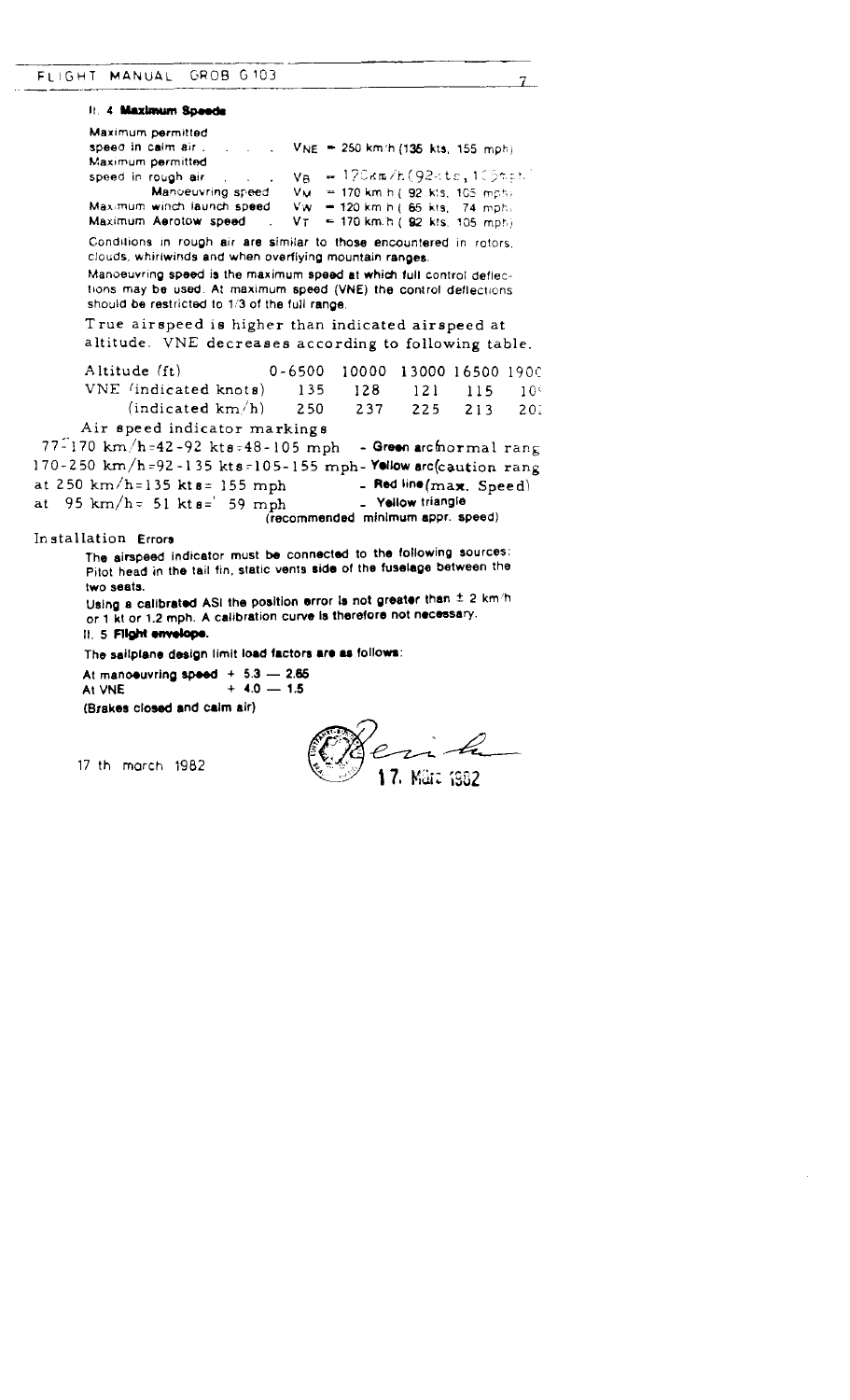#### 11. 6 Weight Braits

|                    | FLIGHT MANUAL GROB G103                                                    |  |  | Ы |  |
|--------------------|----------------------------------------------------------------------------|--|--|---|--|
|                    |                                                                            |  |  |   |  |
| II. 6 Welght Dmite |                                                                            |  |  |   |  |
|                    | Empty weight about 380 kg(838 lbs)                                         |  |  |   |  |
|                    | Maximum flying weight 580 kg( 1279 lbs)                                    |  |  |   |  |
|                    | Maximum permitted weight of non-lifting parts $400 \text{ kg}(-882 - 165)$ |  |  |   |  |

#### II. 7 Centre of gravity position

The approved range of centre of gravity positions during flight is 260 mm (10.24 Inches) to 460 mm (18.11 inches) behind the datum l ine equivalent to 24.7% to 43.6% of the M.A.C. of the wing.<br> $A/c$  attitude: incidence board of  $600:24$  angle. The datum line Is thelront edge of the wing at the wing root .

The approved centre of gravity range does not get exceeded by the payload distribution specified in the loading plan II. 8.

The exact position of the cehtre of gravity at flying weight can be calculated according to VI 5.

#### II. 8 Load schame "TWIN II"

| Minimum load in the front seat for all flight.                        |  |  |  |  |  | 70 kg (154 lbs) |  |
|-----------------------------------------------------------------------|--|--|--|--|--|-----------------|--|
| Maximum load in the front seat $\ldots$ , $\ldots$ , 110 kg (242 lbs) |  |  |  |  |  |                 |  |
| Maximum load in the back seat 110 kg (242 lbs)                        |  |  |  |  |  |                 |  |

Maximum load in the baggage compartment 10 kg ( 22 IDs)

"The maximum flying ∎eight of 580 kg ( 1279  $1 \cdot s$ ) must not be exceeded.

Trim weights must be used at the suspensions in front of stick bulkhead to compensate if the front seat load is lower than 70 kg 154 lbs ). See page *14*.

16th June 1982

 $\mathscr{L}_{\mathcal{I}}$ 2 5. ກົວວ່າ ແລ້ວ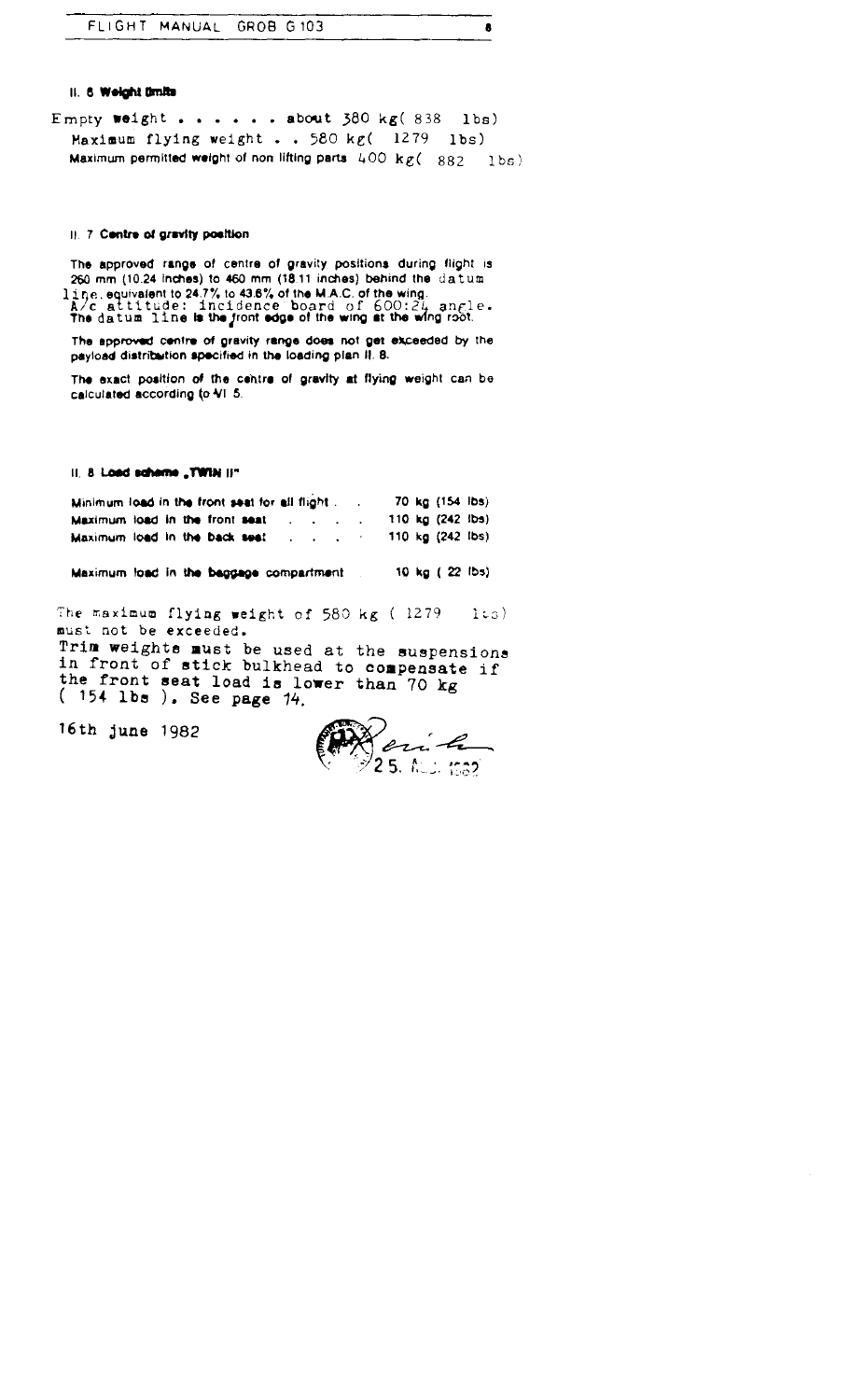| FLIGHT MANUAL GROB G103 |  |  |  |
|-------------------------|--|--|--|

 $\mathfrak s$ 

| Date of<br>weighing:<br>carried out<br>by. | Equipment<br>list used<br>for weighing<br>(date) | Empty<br>(Weighl)<br>kg/lbs | Position of<br>cg empty<br>behind rafe-<br>rence<br>mm/inches | Maximum<br>total<br>payload<br>kg lbs |
|--------------------------------------------|--------------------------------------------------|-----------------------------|---------------------------------------------------------------|---------------------------------------|
|                                            |                                                  |                             |                                                               |                                       |
|                                            |                                                  |                             |                                                               |                                       |
|                                            |                                                  |                             |                                                               |                                       |
|                                            |                                                  |                             |                                                               |                                       |
|                                            |                                                  |                             |                                                               |                                       |
|                                            |                                                  |                             |                                                               |                                       |
|                                            |                                                  |                             |                                                               |                                       |
|                                            |                                                  |                             |                                                               |                                       |
|                                            |                                                  |                             |                                                               |                                       |
|                                            |                                                  |                             |                                                               |                                       |
|                                            |                                                  |                             |                                                               |                                       |
|                                            |                                                  |                             |                                                               |                                       |

 $\hat{\mathcal{A}}$ 

 $\mathcal{A}^{\mathcal{A}}$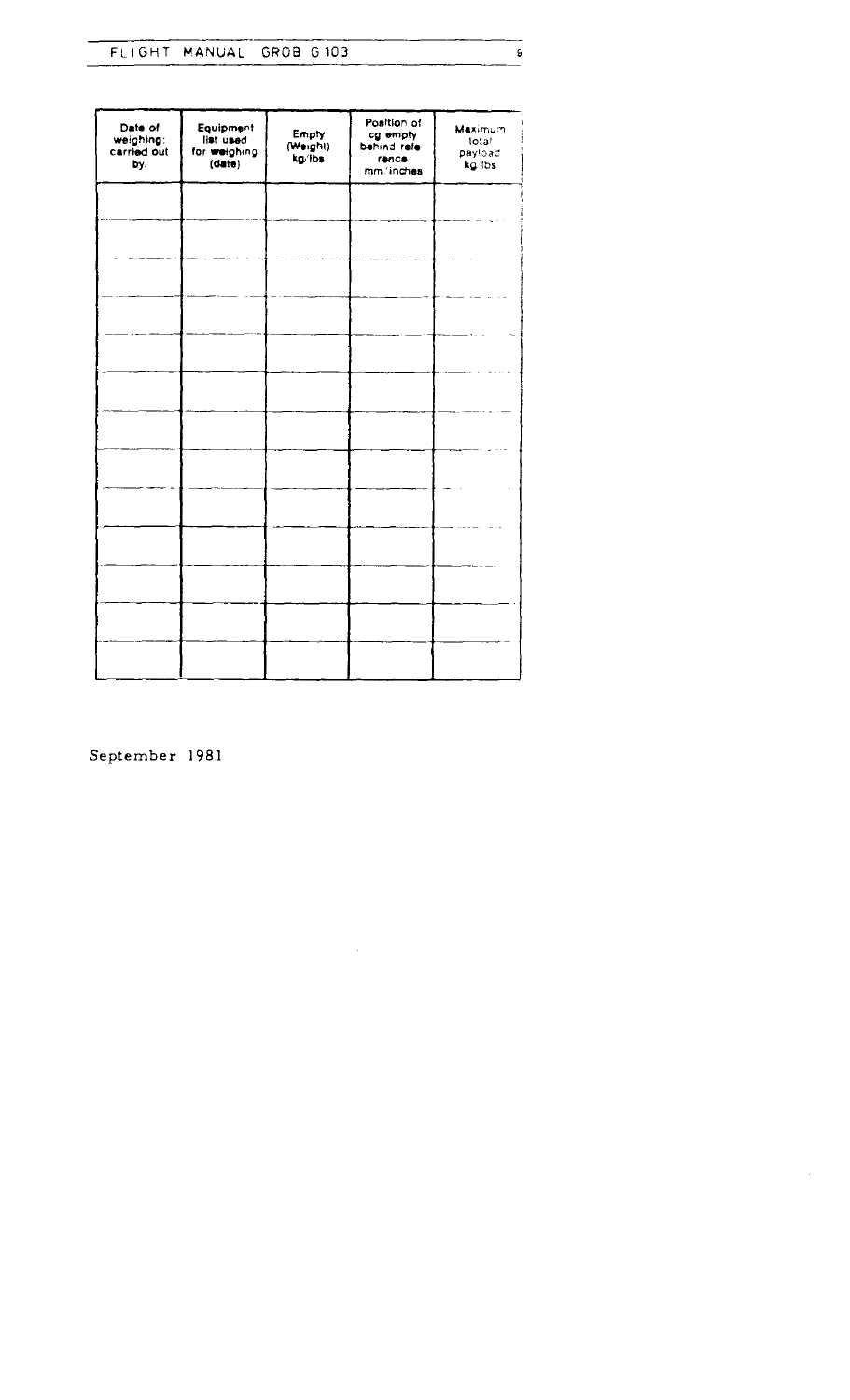II. 9 Tow hooks and cable length For Aerotow: Nose hook "E.75" with modification  $1-75$ .<br>For Winch launch: Safety back release hook "G. 72" or "G. 73".

Minimum aerotow cable length 40 m ( 130 ft) Minimum launch cable length 600 m (1970 ft)

II. 10 Week link strength

Winch faunch and aerotow. max 754 daN, max 1662 11 II.11 Tire Pressure mainwheel 6.00-6  $2, 5-2, 8$  bar  $2, 5$ 260x85 bar nosewheel 210x65  $2, 5$ bar tailwheel

II. 12 Crosswinds

The maximum crosswind component approved for take off and landing, is 20 km.h (11 kts, 12 mph).

16th june 1982

5. Aus. 1982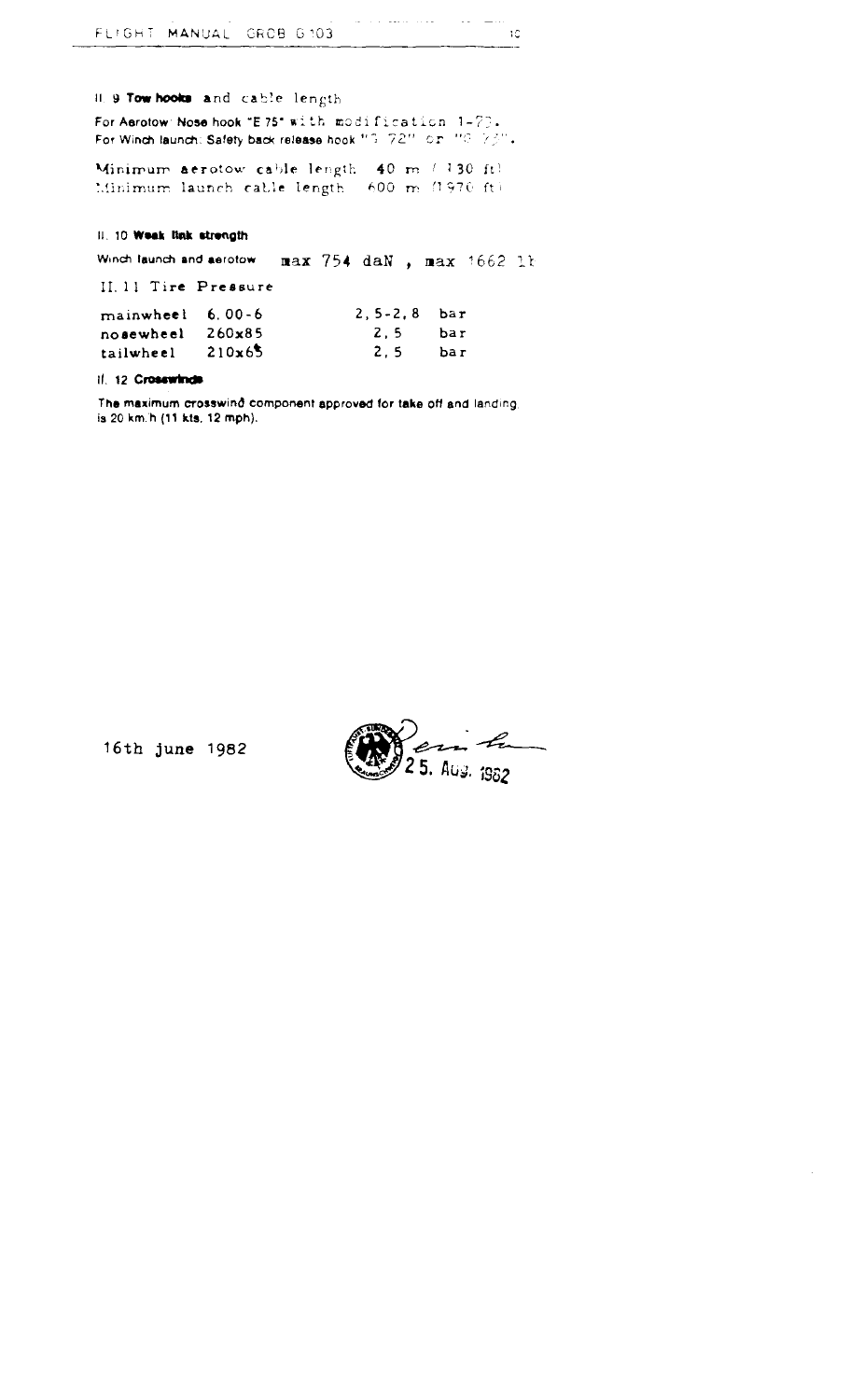II.13. Placards, control markings and instrument markings

| Maximum flying weight   |                       | 580kg 12801bs |     |     |
|-------------------------|-----------------------|---------------|-----|-----|
| Airspeed limits         |                       | km/hr knots   |     | mph |
| Never exceed            | <b>V<sub>NE</sub></b> | 250           | 135 | 155 |
| In Rough Air            | V <sub>R</sub>        | 170           | 92  | 105 |
| On Aerotow              | $V_T$                 | 170           | 92  | 105 |
| On Winch or Auto Launch | <b>Vw</b>             | 120           | 64  | 74  |
| Airbrakes Open          | $V_{\text{DF}}$       | 250           | 135 | 155 |
| Manoguvring             | VA.                   | 170           | 92  | 105 |

both cockpits

| <b>Payload (Pilot and Parachute)</b>    |  |               |  |  |  |
|-----------------------------------------|--|---------------|--|--|--|
| <b>Minimum in Front cockpit</b>         |  | 70kg 154 lb   |  |  |  |
| for all flight                          |  |               |  |  |  |
| Less must be compensated with           |  |               |  |  |  |
| ballast secured in the seat             |  |               |  |  |  |
| <b>Maximum load front</b>               |  | 110kg $2421b$ |  |  |  |
| The maximum weight must not be exceeded |  |               |  |  |  |

both cockpits

| Simple aerobatics air speeds |       |       |     |
|------------------------------|-------|-------|-----|
| Recommended<br>entry speed   | km/hr | knots | mph |
| Loop                         | 180   | 97    | 111 |
| Stall turn                   | 180   | 97    | 111 |
| <b>Spin</b>                  | 80    | 43    | 50  |
| Chandelle                    | 170   | 92    | 106 |

Required placards (front and back cockpit)

i, li 17. März 1532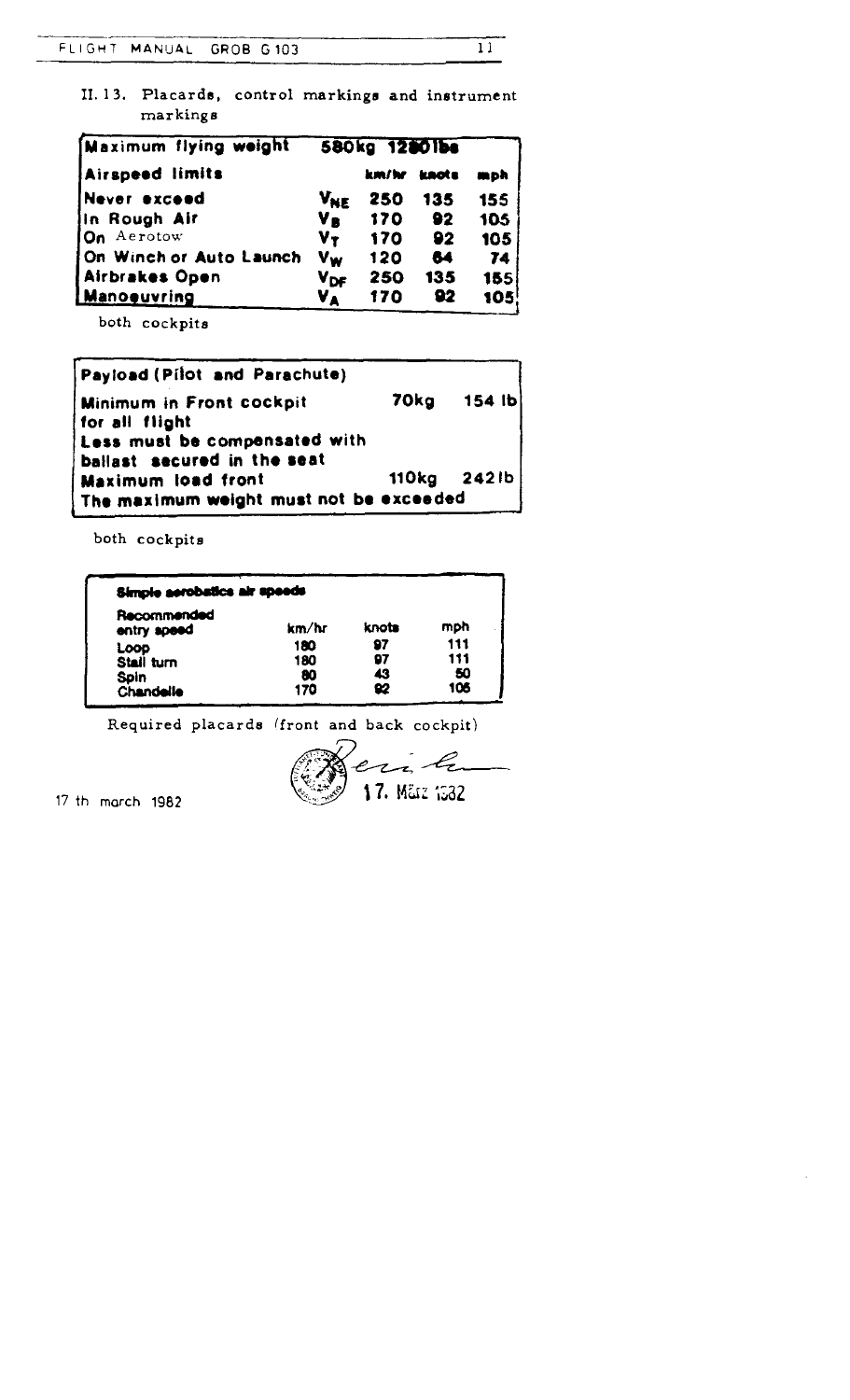| Altitude (ft) 0-6500100000 13000 16500 19000 |     |  |  |
|----------------------------------------------|-----|--|--|
| $VNE$ (KIAS) $\qquad$ $\qquad$ 135 $\top$    | 128 |  |  |
| near speed ind.                              |     |  |  |

both cockpits

| <b>Check before investib</b>               |
|--------------------------------------------|
| Full and free movement of controls?        |
| Parachute secured?                         |
| <b>Btraps tight and locked?</b>            |
| Pedals adjusted and locked?                |
| <b>Brakes closed and locked?</b>           |
| Trim correctly adjusted?                   |
| Altimoter adjusted?                        |
| Canopy locked?                             |
| Cable on correct hook?                     |
| <b>Beware: - Crosswind! - Cable brask!</b> |

Front cockpit

# Canopy Jollinon and Emergency Exit

- Pull red handles on right and left of canopy fully back sogether
- Push cancery up and sway with the left hand
- Release safety harness
- Stand up and get out over left or right side depending on the<br>allitude

when using a manual persohuts grip release and pull firmly to<br>full extent after 1--3 sesends

By Canopy release front and back





mainwheel nosewheel tailwheel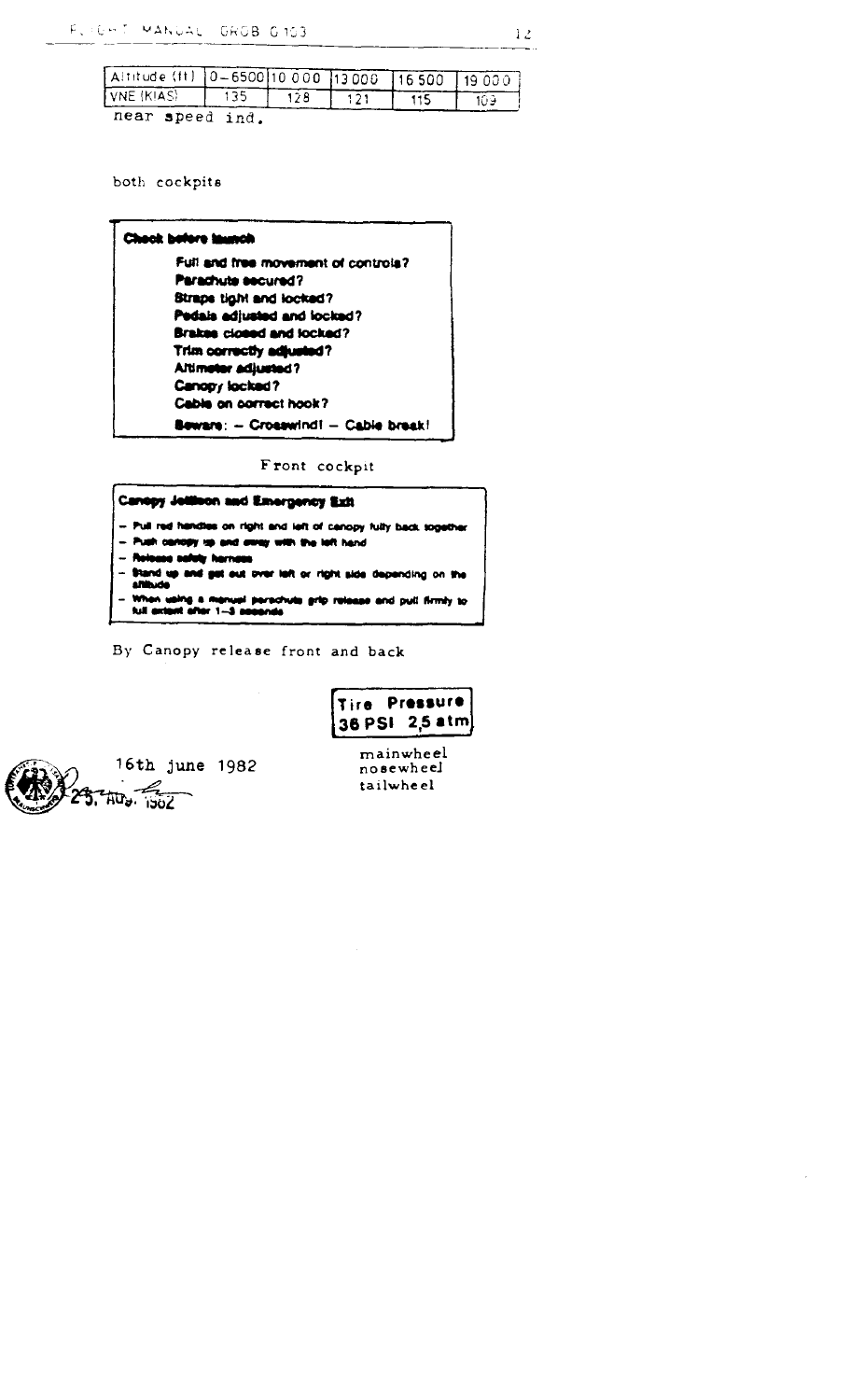# FLIGHT MANUAL GROB G103 FLIGHT MANUA

 $12a$ 

Elevator quick lock connected Markings notice Rotating knob turned in Tailplane secured (cover closed)

Rudder fin (until s/n 3877).

Markings notice Rotating knob turned in Tailplane secured (cover closed)

Rudder fin (from s/n 33879)



Dont push<sup>t</sup>or lift here

Baggage compartment

Total energy compensation tube (until  $s/n$  3838)

 $\equiv$ 

 $\sim$ 



Rudder

near magnetic direction indicator COMPES 400

26th sept. 1984 (AM 315-14/2)

Approved by LBA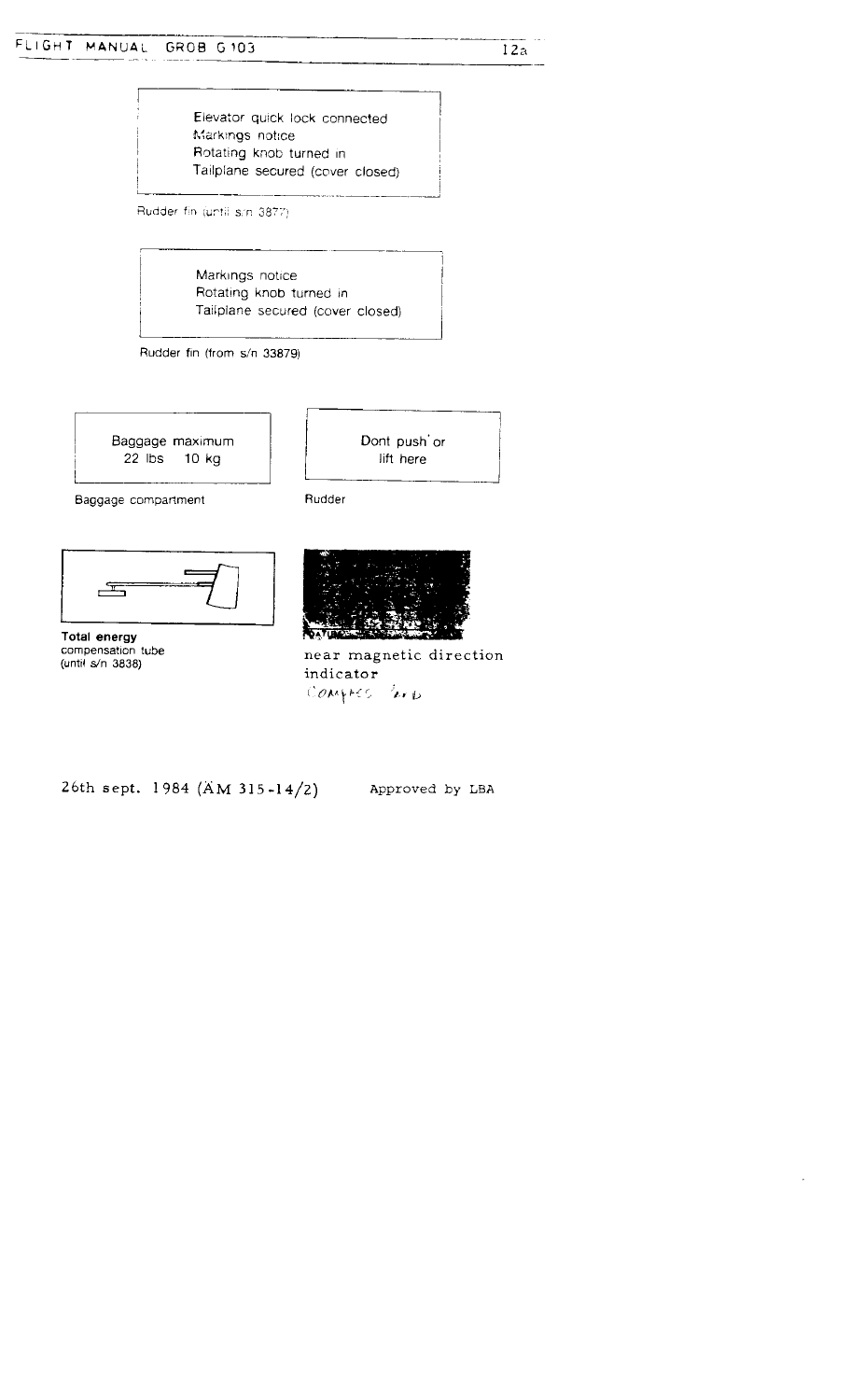



 $\ddot{\phantom{0}}$ 

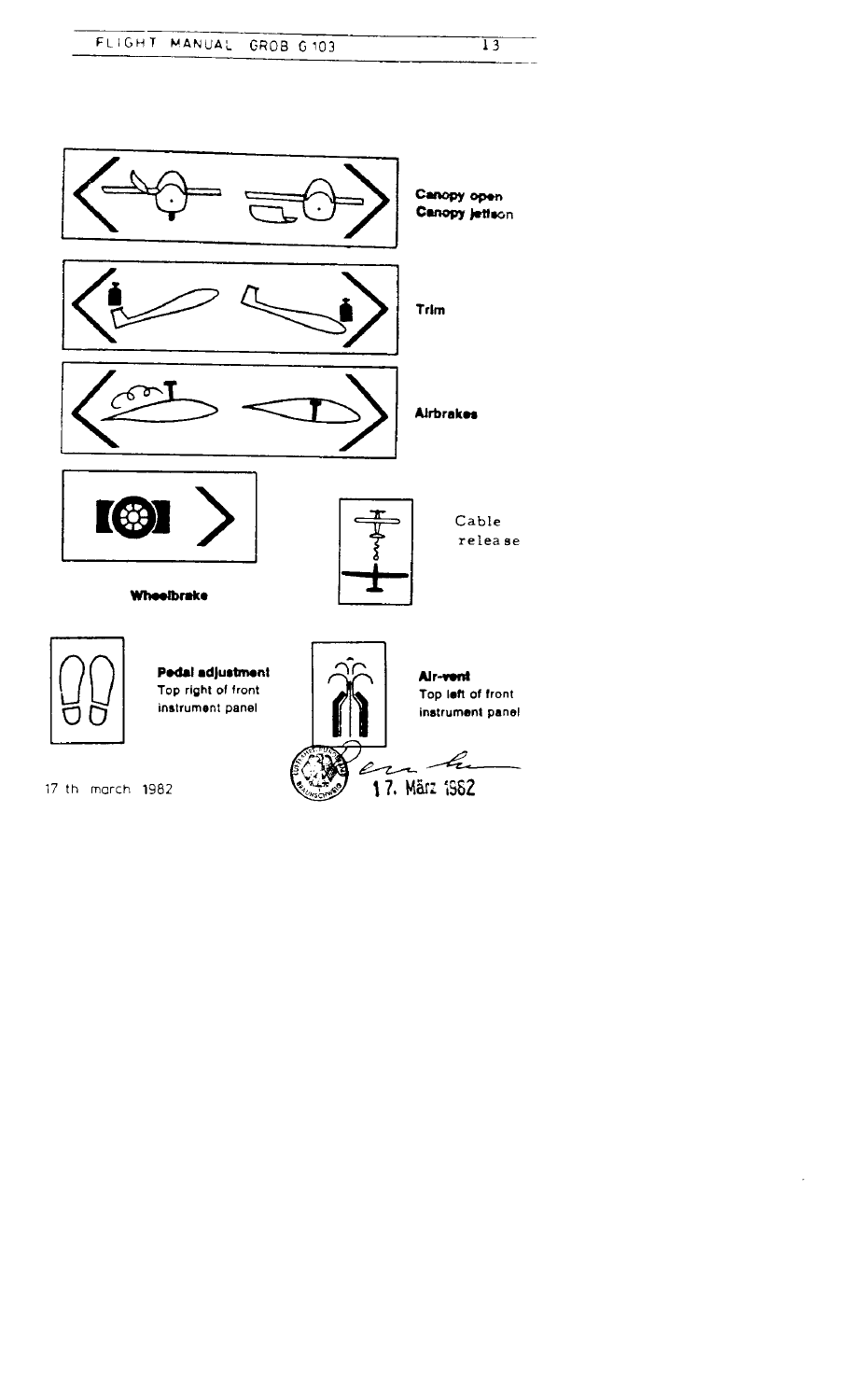| FLIGHT MANUAL                        |     | GROB G103      |                 | 14          |
|--------------------------------------|-----|----------------|-----------------|-------------|
|                                      |     |                |                 |             |
| WEIGHTS<br>TRIM                      |     |                |                 |             |
| Pilotsweight<br>including            | kg  | $55 - 62, 4$   | $62, 5 - 69, 9$ | $70 - 110$  |
| parachute                            | lbs | $121 - 137$    | 138-153         | $154 - 242$ |
| Number                               |     | $\overline{2}$ | 1               | 0           |
| 1<br>Trim weight: $5,6kg$ (12,3 lbs) |     |                |                 |             |

front cockpit

# Labels and Markings outside of the fuselage



- 1. Marking controlling the correct rigging of the tailplane.
- 2. Lebel for the total energy tube.
- 3. Label for tailplane security
- 4. Label for tyre pressure
- 5. Label for tyre pressure
- 6. Red ring round the static pressure port
- 7. Marking to find the belly hook

16th June 1982

 $e_{1}, e_{-}$  $25.$  hug,  $1982$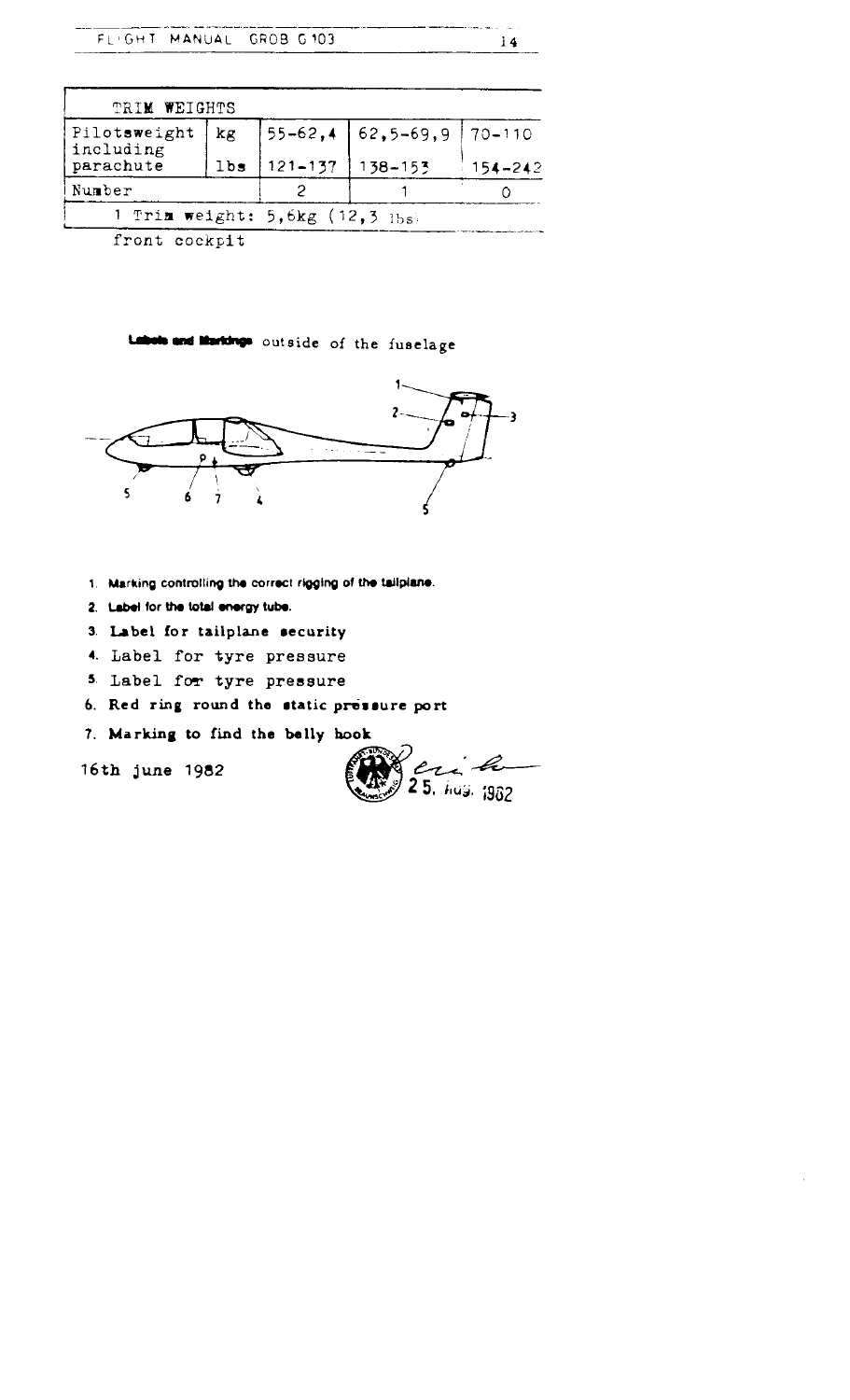ASI Markings

| mph         | Speed<br>knots | km h | Mark               | Significance                                           |
|-------------|----------------|------|--------------------|--------------------------------------------------------|
|             |                |      |                    |                                                        |
| $48 - 105$  | $42 - 82$      |      | 77-170 Green Arc   | Normal range of<br>flying speed                        |
| $105 - 155$ | $92 - 135$     |      | 170-250 Yellow Arc | Range of flying<br>speeds to be<br>used with care      |
| at 155      | 135            | 250  | Radial Red Line    | Maximum Speed                                          |
| at 59       | 51             | 95   | Yellow Triangle    | Minimum recom-<br>mended landing<br>speed at full load |



17. März 1982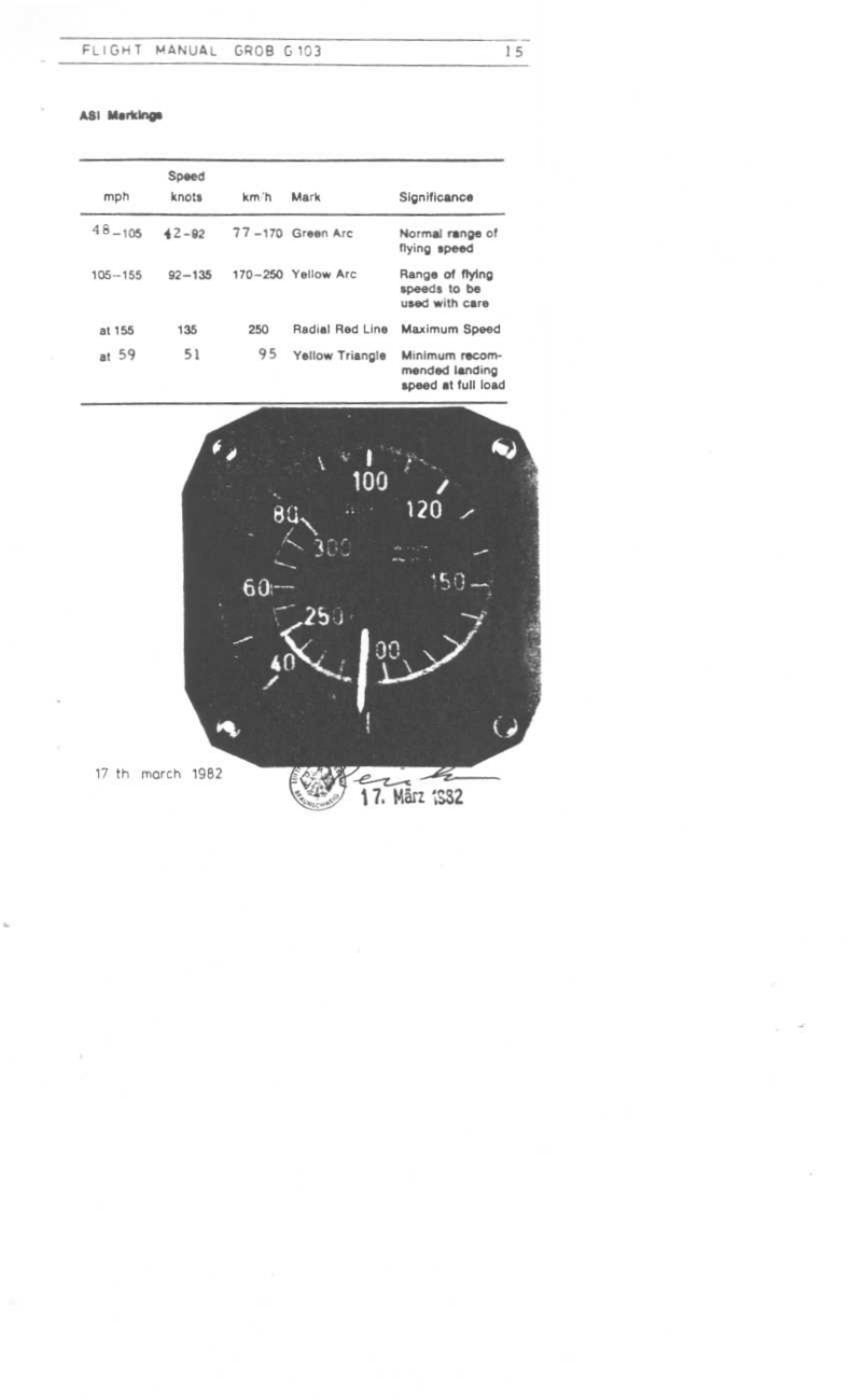III. Emergency procedures

III. 1. Recovery from the spin

Recovery spin can be accomplished by the standard recovery procedure :

- Full opposite rudder

- Neutralize stick

- Ailerons should be neutral

- When rotation stops neutralize rudder an pull out gently

III. 2. Emergency canopy jettison and exit

- Pull red handles on right and left of canopy full back simultaneously.
- Push canopy up and away with the left hand.
- Release safety harness.
- Stand up and get out over left or right side depending on the attitude .
- When using a manual parachute grip release and pull firmly to full extend after 1-3 seconds .

III. 3. Miscellaneous

Flying in rain, iced wings

There is a noticeable deterioration of flying characteristics by wet or lightly iced wings, which raises the stall speed by about 6 knots:

Increase take off and approach speed by 6 knots.

Wing dropping

If a wing drops in a turn or straight flight, leave the stick neutral and apply rudder against the direction of rotation.

Groundloops

The aircraft is not prone to ground loop in take off, If one wing touches the ground or the aircraft changes direction by more than 15 degrees, release cable immediately . FUSAT MANAL GROB 5.103<br>
III. Emergency procedures<br>
III. 1. Recovery from the spin<br>
Recovery point can be accomplished by the stand<br>
recovery point can be accomplished by the stand<br>
recovery point at active<br>
. Full opposit

17 th march 1982  $\sqrt{\frac{12.5889}{17}}$  17. März 1962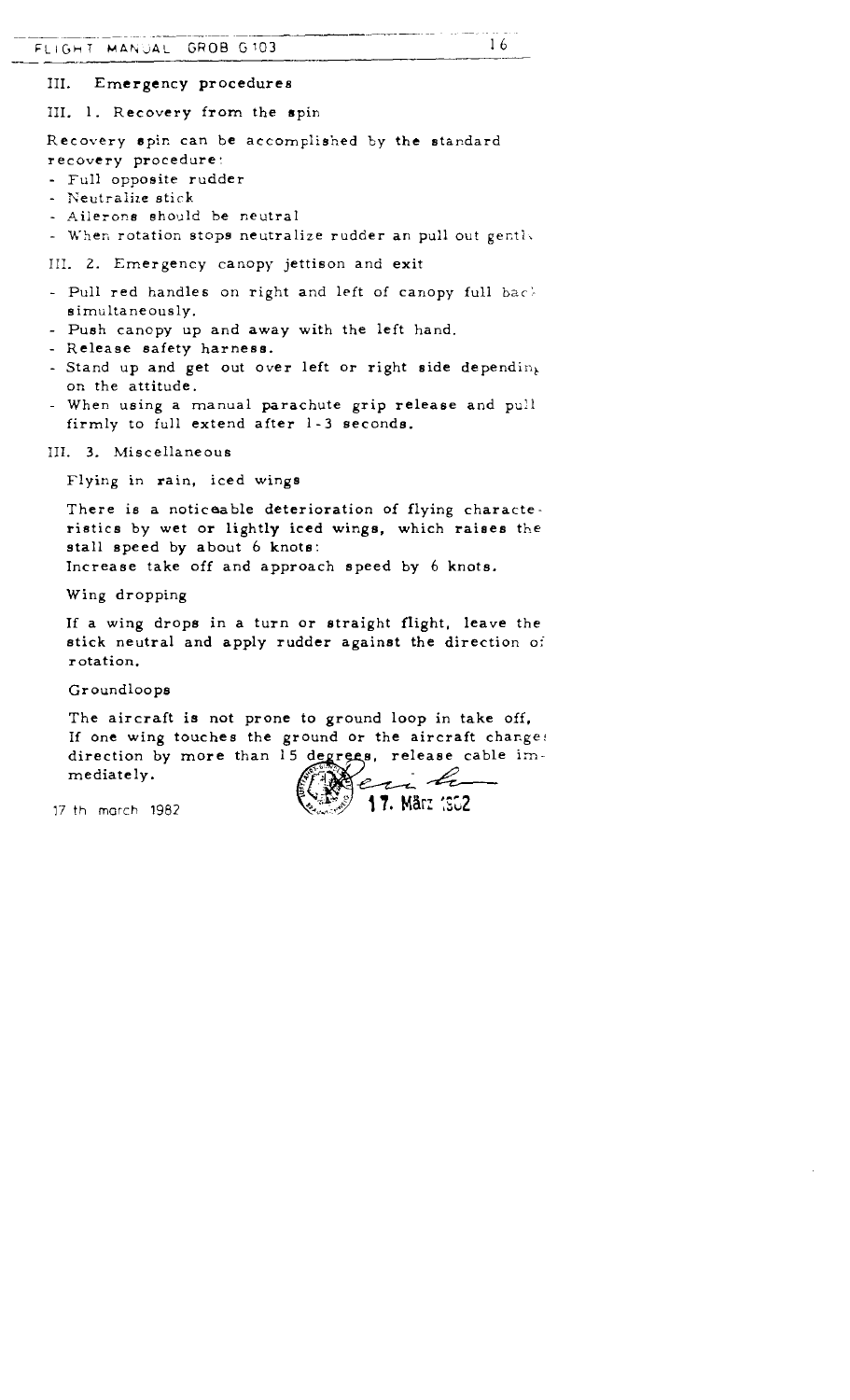W Normal procedures

VI. 1 Cockpit and controls Front Seat.



1 Stick

2 Rudder pedals

5 Release knob

3 Airbrake lever and wheelbrake 6 Canopy jettison

4 Trim lever

Ventilator top of instrument panel left side Rudder pedal adjustment top of instrument panel right side

16th  $ju_{n_e}$  1982

eri Lui<br>25. huj. 1982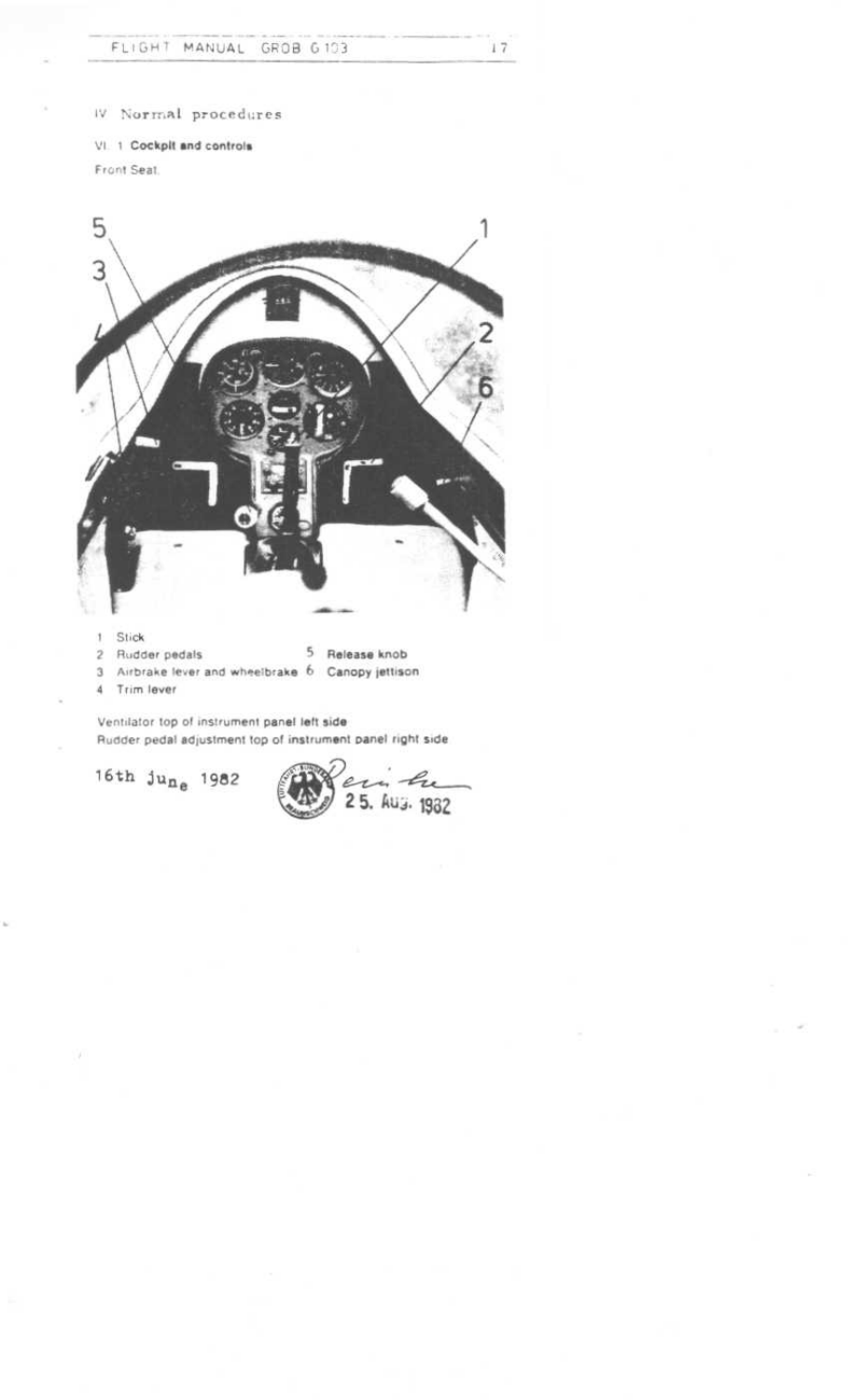FLIGHT MANUAL GRCB G103

Standard instrument positions (front panel)



- $\overline{7}$ G-Meter or variable
- 8 Ball
- 9 Temperature (outside) or variable
- 10 Radio
- 

ri le e 17 th march 1982  $\frac{15}{27}$   $\frac{17}{17}$  Marz (CC2)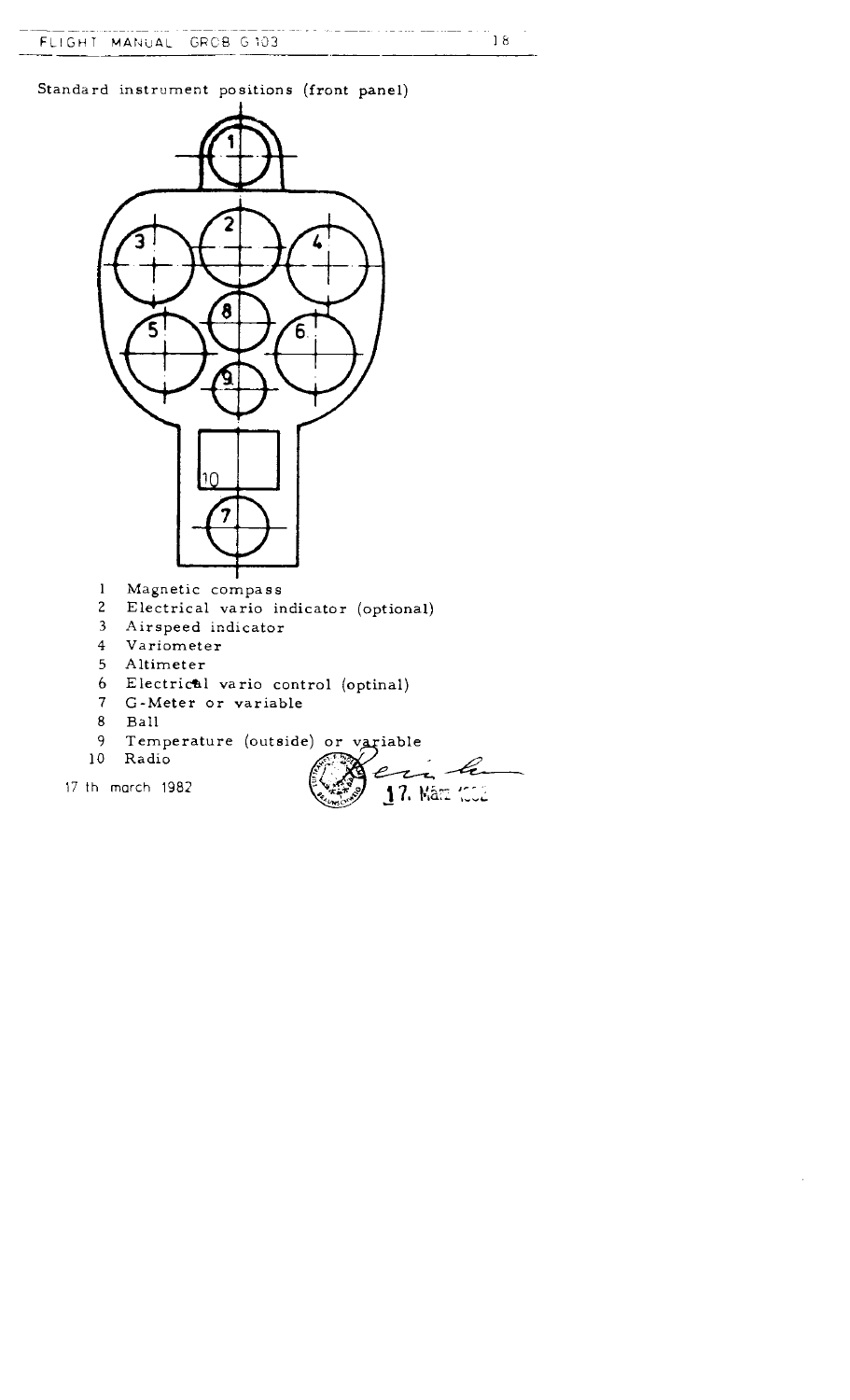# FLIGHT MANUAL GROB G103 FLIGHT

# Rear seat



<sup>1</sup> Stick

- 4 Trim lever
- 
- 
- <sup>2</sup> Rudder pedals 5 Release knob
- 3 Airbrake lever and wheelbrake 6 Canopy jettison

16th June 1982

5. Aug. 1982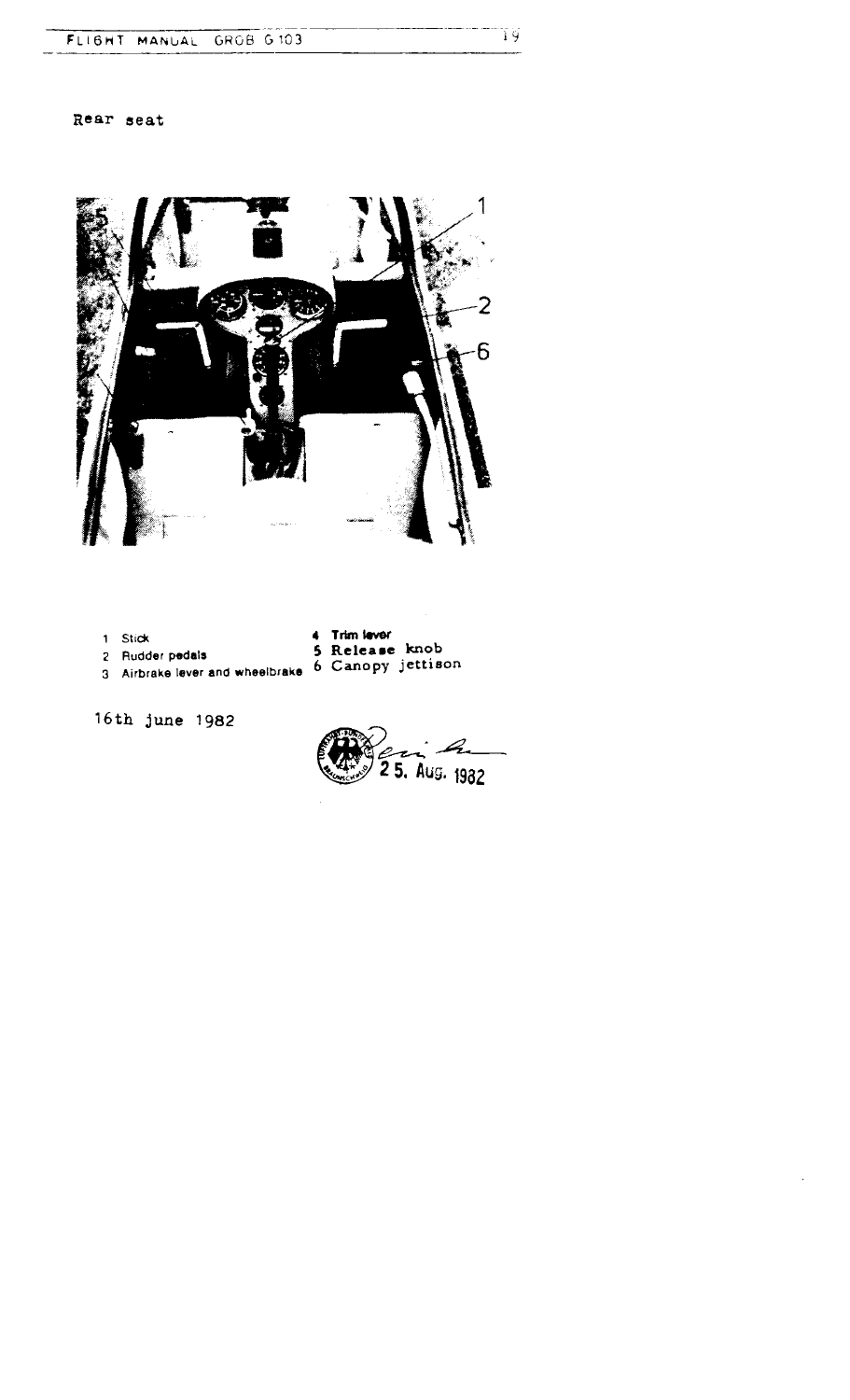Standard instrument positions (rear panel)



- Altimeter
- Airspeed indicator
- Variometer
- Electrical vario (optinal)
- Ball
- Variable

17 th march 1982  $\frac{17}{2}$  17. Marz 1982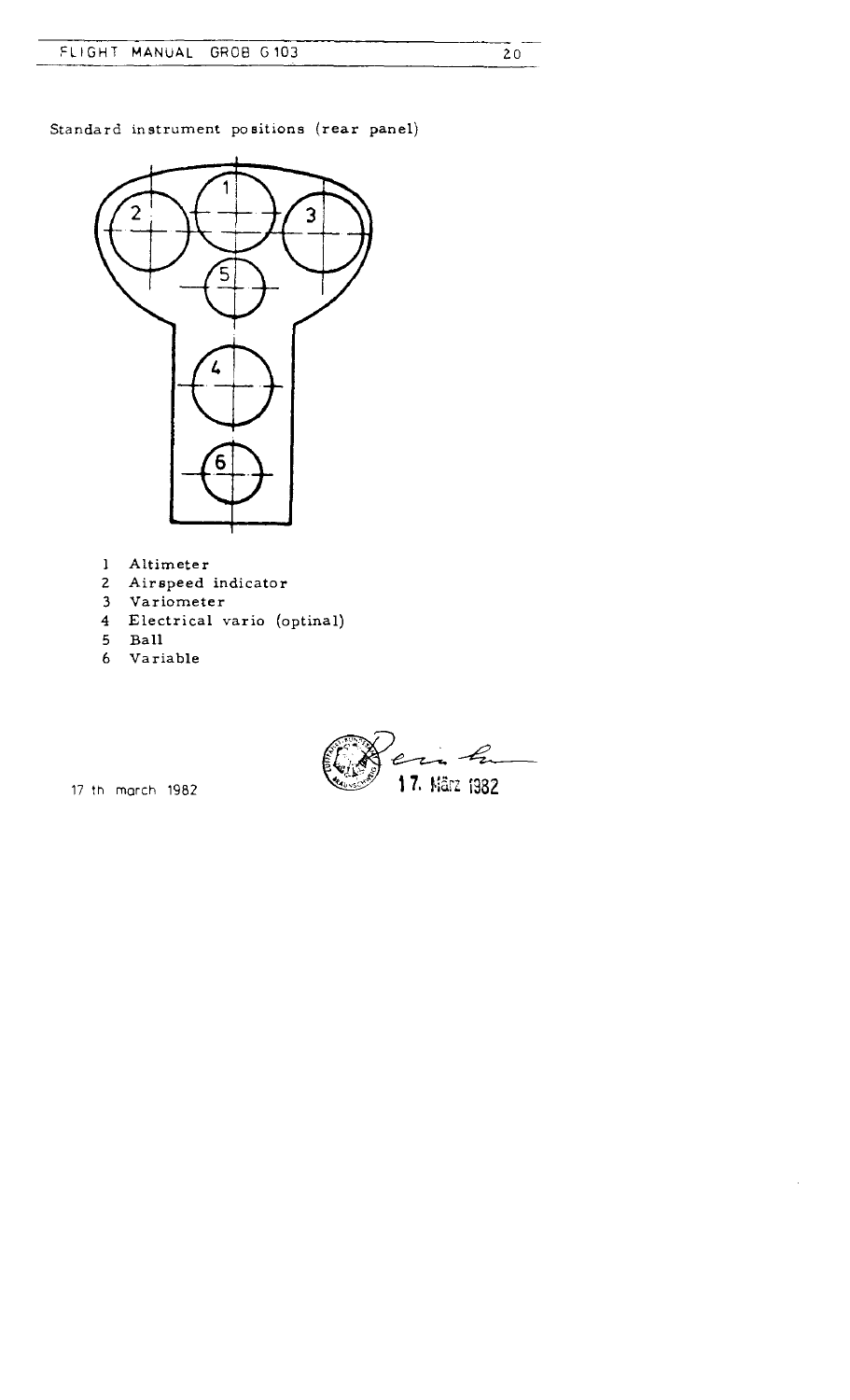#### IV. 2 Daily preflight inepection

- 1. a) Open canopy,
	- b) Check the 4 wing fastenings Inside the fuselage if locked.
	- c) Visually check all controls inside the cockpit.
	- d) Check for foreign bodies.
	- e). Test controls for full and free movement.  $\blacksquare$
	- f) Check tire pressure 2.5 2.8 atm. = 35.6 39.8 PSI
	- g) Check condition of both hooks .
	- h) Check functioning of releases and wheelbrake .
- 2 . a) Check top and bottom of wing for damage
	- b) Check ailerons for condition, freedom of movement and play
	- c) Uneck airbrakes for condition, locking and fit
- 3 . Check fuselage for damage especially on the underside including landing gear and undercarriage suspension.
- 4 . Check tail unit for correct assembly and that safety lock is in position.
- 5. Check condition of the tail wheel. Check the pitot tube, total energy venturi and static vents are clean .
- 6 . Repeat step 3 for right side of fuselage .
- 7. Repeat step 2 for right wing.
- 8. Check condition of the nose wheel.

After heavy landings or excessive flight loads the entire glider should be checked. The wings and tailplane should be removed for these checks and if any damage is found an inspector should be consulted . The plane should not be flown before any damage is repaired.

26th sept. 1984 (AM 315-14/2) Approved by LBA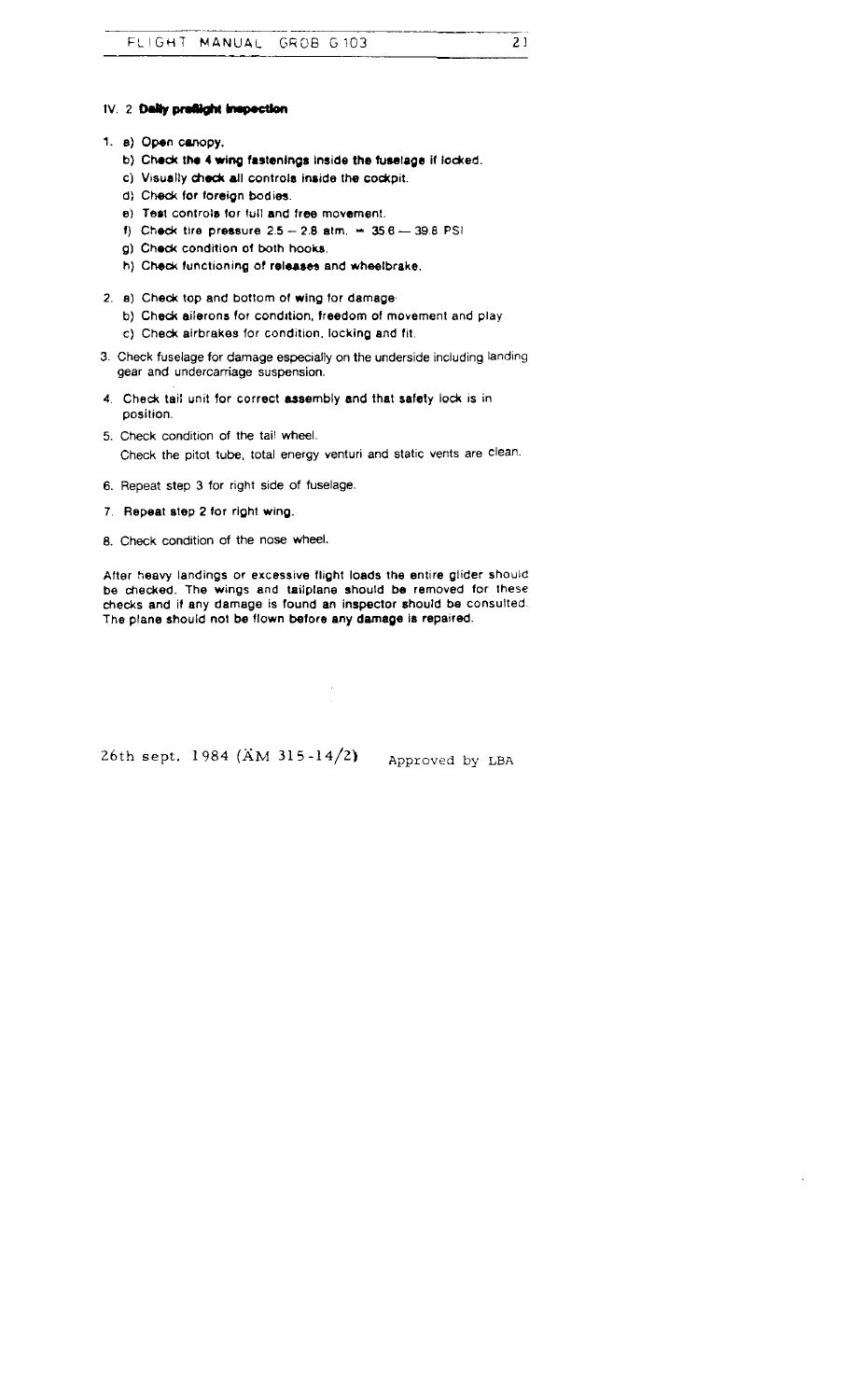$\overline{22}$ 

 $\hat{\mathcal{A}}$ 



September 1981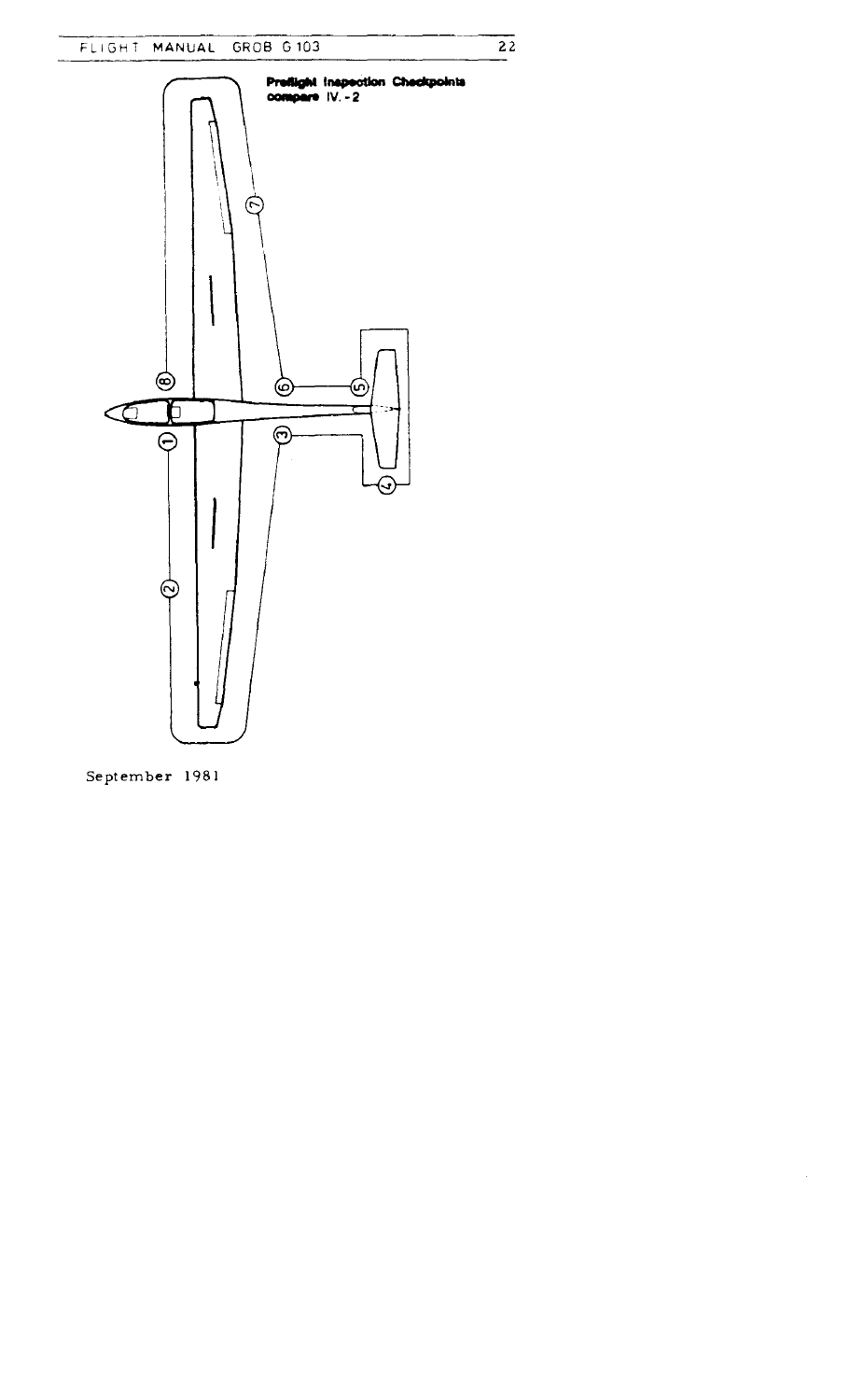3

#### IV. 3 Control checks before take off

- i Check all controls for full and free movem.
- 2. Check that the ballast limitations are being adhered to.
- 3 . Check safety straps and parachute are firmly fastened
- $4.$  Check altimeter is adjusted to zero or airfield height.
- $5$ . Check that transmitter is switched on and set to airfield frequency.
- 6. Cheat trim is neutral .
- $7.$  Check canopy is closed and locked.
- 8. Check airbrakes are closed and locked.
- 9. Rudder-pedals adjusted correctly and locked.

#### IV. 4 Take off

#### Winch launch

Trim lever should be in central position.

Maximum winch launch speed is 120 km'h (65 kts, 74 moh) .

The glider has a release hook in front of the mainwheel.

Winch launches cause no difficulties at all allowed centre of gravity positions and wing loadings.

The plane has no tendency to balloon up or to swing on the ground. One should push forward slightly on the stick below about 100 metres (330 ft.) in the case of fast launches from a powerful winch. When the cable slackens pull the release firmly to its limit.

#### **Aerotow**

Trim lever should be in central position. Maximum aerotow speed is 170 km/h (92 kts, 105 mph) . Aerotow should preferably use the nose hook. The recommended length of tow rope is  $40 - 60$  m (120  $-$  200 ft.). The glider can be controlled with coordinated rudder and aileron using full movements if required. There is no tendency to swing in a strong crosswind. The glider can be lifted off at about 70 km/h (38 kts, 44 mph). The glider lifts off without assistance at a speed of about 80 km h (43 kts, 50 mph) if the stick is kept in the neutral position.

i ne yellow release handle Is mounted on the Instrument panel and must be pulled to its limit when releasing.

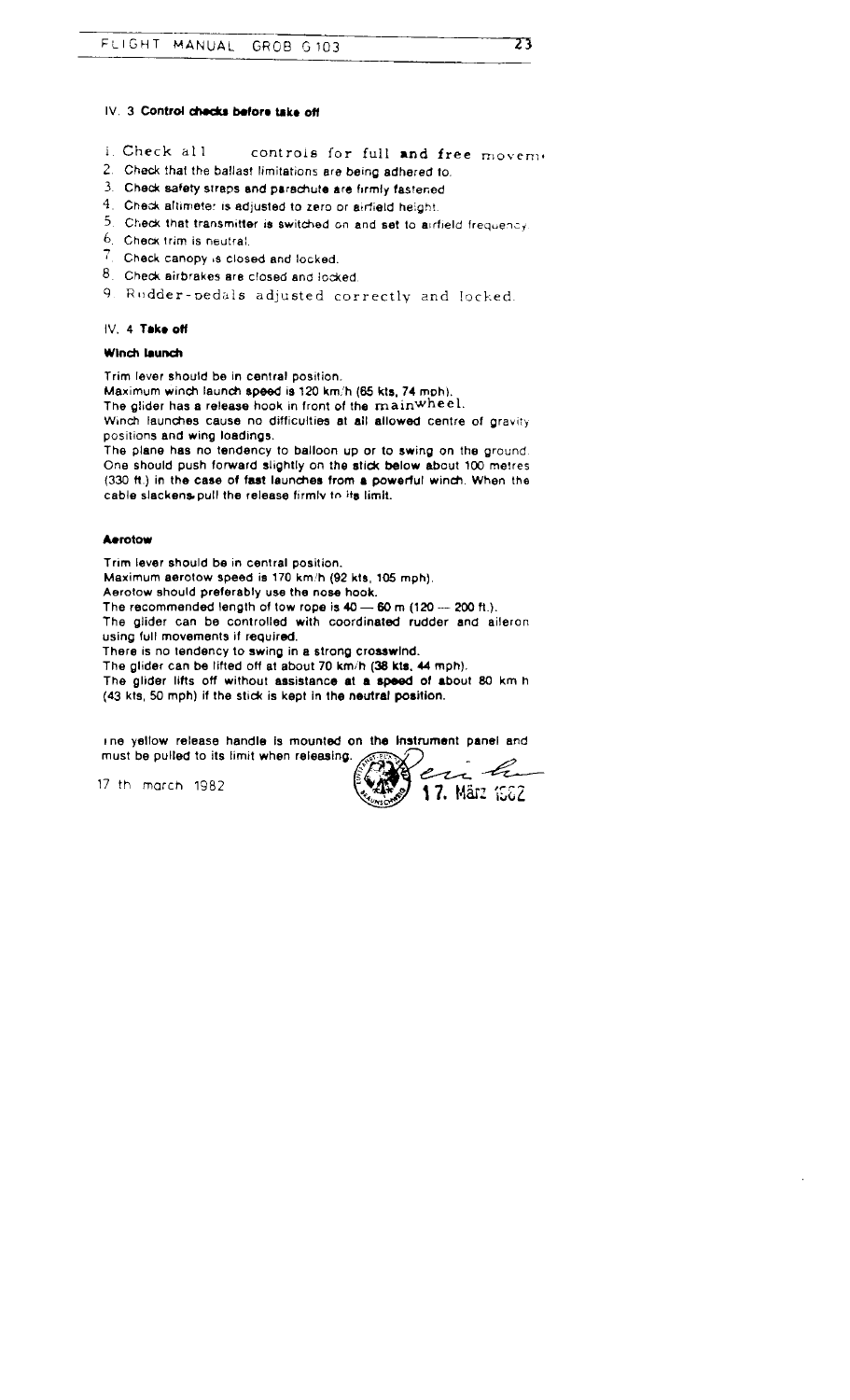#### IV. 5 Free flight

It is possible to fly the glider over the entire speed range in all attitudes .

Full control movements are only allowed up to the manoeuvring speed 170 km'h (92 kts, 105 mph) . At higher speeds tho controls should be used with the appropriate care.

# IV. 6 Slow flying and stalls

The glider gives clear warning when about to stall by a distinct shaking of the elevator.

The stalling speed depends on the wing loading and the condition of the plane . The following are guidelines :

Single seater

| Weight                        | <b>Without Airbrakes</b> | With Airbrakes        |
|-------------------------------|--------------------------|-----------------------|
| 470 kg = $1036$ lbs           | 66 km/h                  | 75 km h               |
|                               | $(36$ kts, 41 mph)       | (40.5 kts, 47 mph)    |
| Double seater                 |                          |                       |
|                               | <b>Without Airbrakes</b> | <b>With Airbrakes</b> |
| Weight<br>580 kg = $1279$ lbs | 75 km/h                  | '85 km h              |

7.5 km/h '8.5 km.h<br>kts,4.7 mph) (4.6 kts, 5.3mph)

2 4

I1 the stick is pulled back further the glider goes Into a controllable high rate of sink during which rudder and aileron turns can be flown at up to 15 degrees of bank. When the stick is released the glider returns to a normal flying attitude immediately.

 $(40, 5$ kts  $47$  mph)

After the stick is pulled back quickly the glider pitches nose down and the bank can still be controlled with alleron.

#### IV. 7 High speed flight

There is no tendency for flutter to develope within the permitted speed range. Above 170 km/h (92 kts, 105 mph) control movements should be restricted to 1/3 of full range. The airbrakes limit the speed to under VNE In a 45° dive even at maximum flying weight.

17. März 1962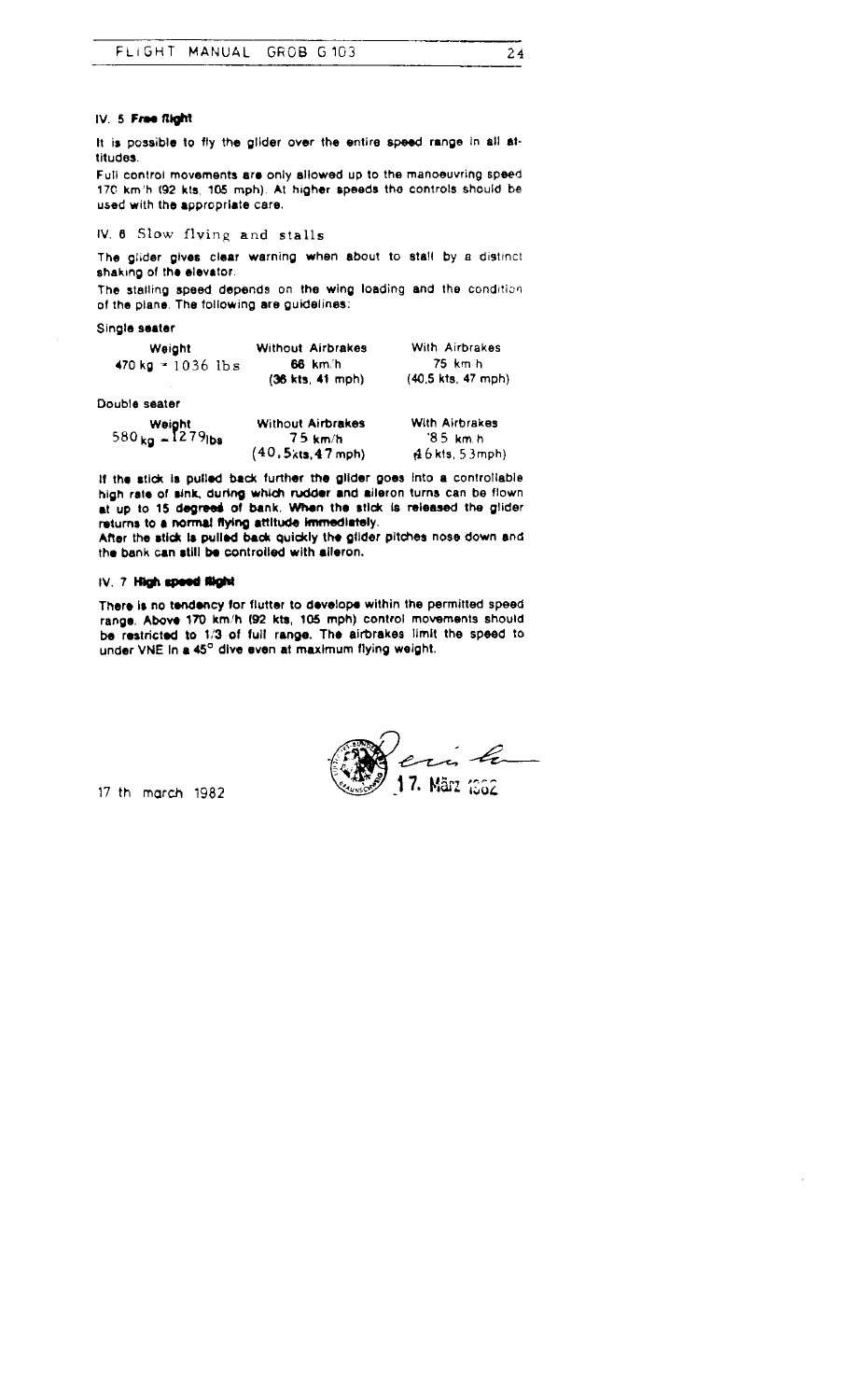# IV,  $8$  Simple Aerobatics

The glider is licenced for the following aerobatics

| 1. Loop     |  |         |  |  |                                |
|-------------|--|---------|--|--|--------------------------------|
| Entry speed |  |         |  |  | 180 km h (97 kts. 111 mph)     |
| Maximum q   |  | са. З д |  |  |                                |
| exit speed  |  |         |  |  | ca. 180 km h (97 kts. 111 mph) |

2 . Stall turn

At 140 km h (76 kts, 87 mph) slowly apply rudder . Shortly before the top apply opposite aileron. Entry speed 180 km h (97 k's . 111 mph)

Note: The stall turn is difficult to carry out because of the high moment of inertia . If a tallslide is accidently initiated during the climb holdall controls in the centred position firmly.

### 3. Spin (possible in aft C. G. positions only)

Preparation. Decrease speed slowly to 80 km h (43 kts. 50 mph) pull stick back and apply full rudder . Glider spins slowly. Hotation rate is one turn every 3 seconds<br>with a height loss of about 80 m (264t.) per turn. The gilder has no tendency to turn into a spiral dive.<br>!ecovery : opposite rudder, neutralise stick Recovery : and recover gently.

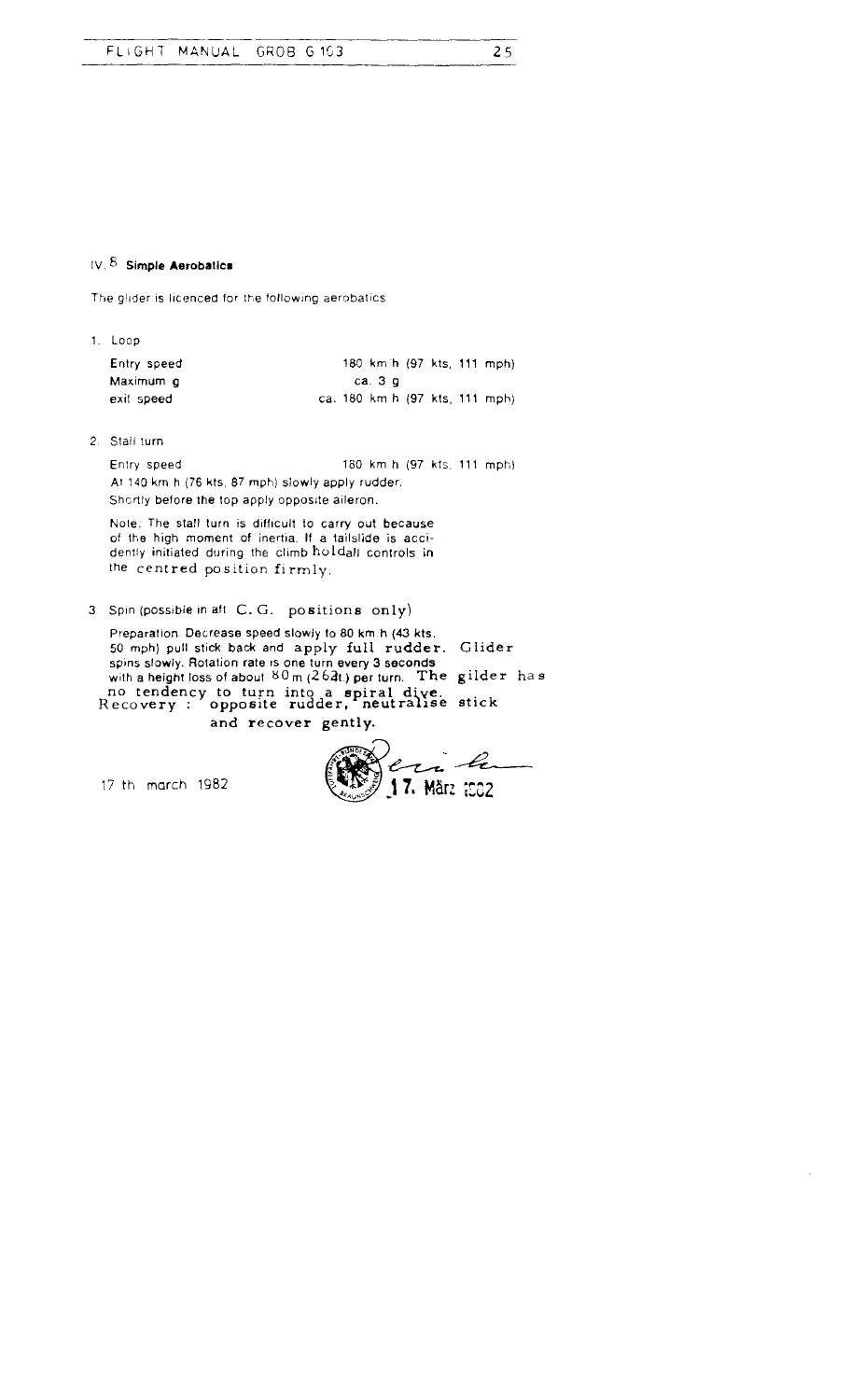4. Chandelle

Entry speed 170 km/h (92 kts, 105 mph)

26

Pull up to fly  $90^\circ$  bank turn. During turn decrease speed and exit from turn with rudder and aileron. Chandelle should be completed heading in opposite direction.

5 . L3zy Eight

Entry speed 140 km/h (76 kts, 87 mph)

IV . 9 Approach and landing

Normal flying practice is to approach at 95 km/h 51 kts . The airbrakes are sufficiently powerful for steep approaches. The use of brakes causes the glider to be slightly nose heavy, so that the glider holds the required speed by itself.

#### Caution note:

Fully extended the airbrakes increase the stalling speed: do not extend the airbrakes fully during the roundout to avoid heavy landings. Dont use the airbrakes to full extension during touch-down due Ito strong effect of the wheel-brake.

If the nosewheel touches the ground the direction can be controlled by rudder until 40 km/h (22 kts,  $25$  mph).

The side-slip is quite controllable and, if needed, this manoeuvre can be used for steeper approaches. It is effective by using a 15 degrees angle of sideslip and should be finished of a safe hight  $(98 \text{ km/h})$ ; 54 kts; 61 mph). Rudder effect reversal have not been observed.

17 th march 1982 (200 17. March 1982)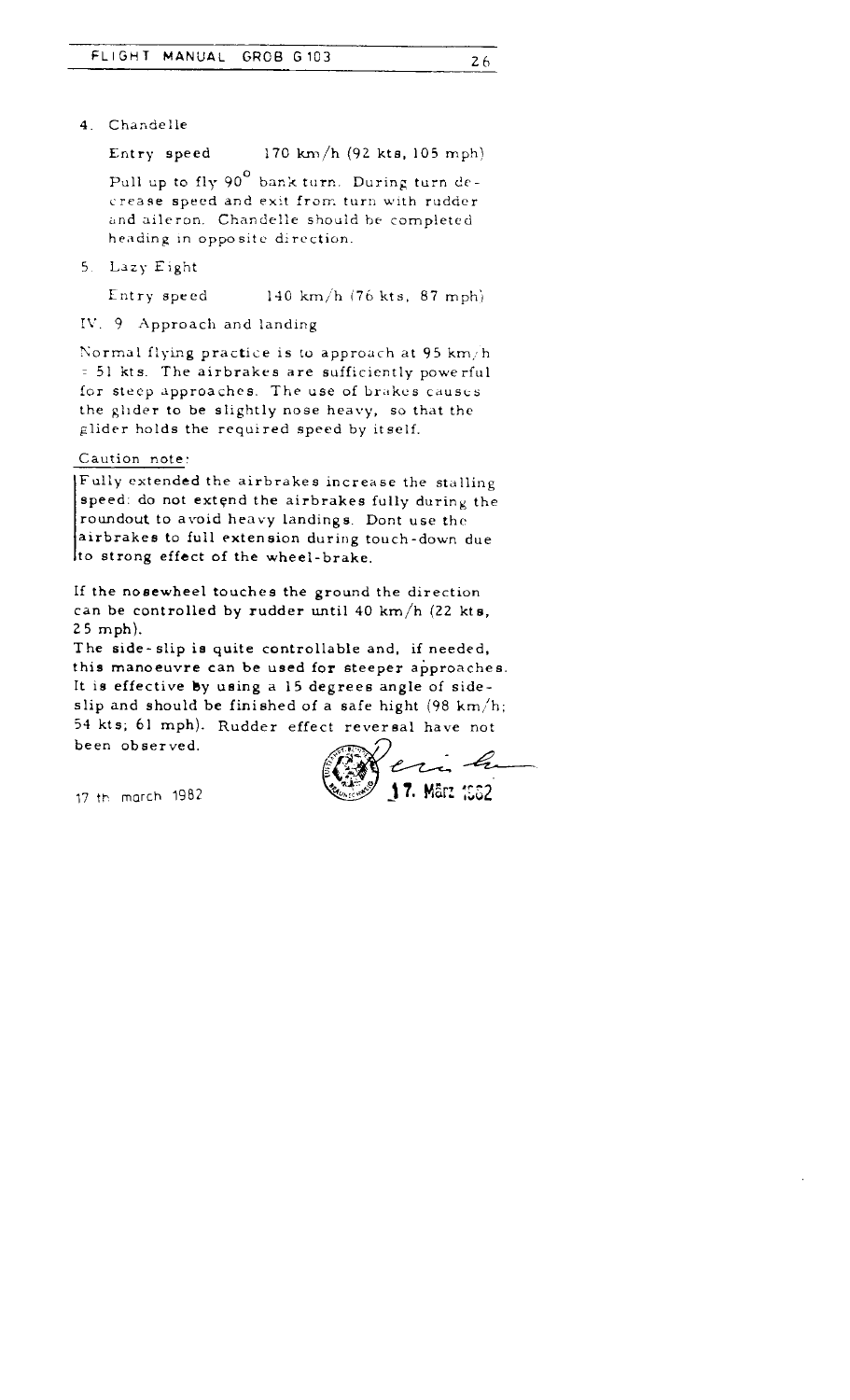The temporary control force to overcome the force reversal or rudder lock is calculated approximately 5 to 6 daN (rudder pressure). The aileron does not change its force direction, rather it returns independently from the full deflected position.

Rudder lock can be relieved without pilot inputon the rudder. After moving the aileron into neutral position, the Sailplane rolls out of the Slip into wing level position. Thereafter the rudder frees itself from the full deflected position and the force reversal is relieved. Using this method to end the Slip the Sailplane does not adopt unusual flight attitudes and deviates only slightly from its original flight course .

#### IV. 10 Storage

When the glider is stored the canopy should be locked. To tie down the wing, a rope can be pulled through the wing tip skids.

Jeri Le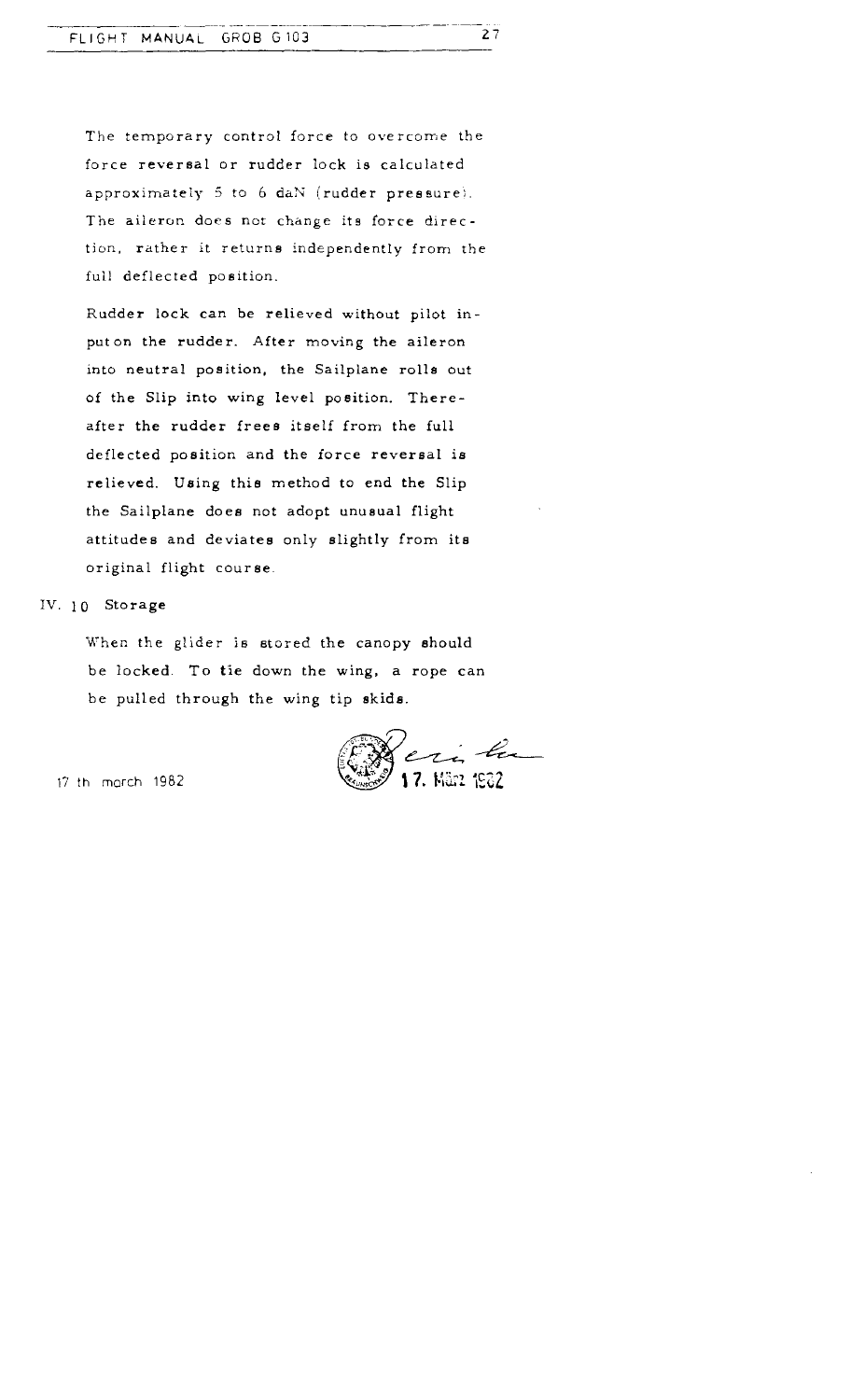#### 28

17. März 1952

# $V$  . Appendices

# V . 1 Flight Performance

| at a speed of    | 80 $(43)$ | 85(46)                    | $km/h$ (kts)                     |
|------------------|-----------|---------------------------|----------------------------------|
| Minimum sink     | 0.64(126) | 0,70(138)                 | m/sec(ft/min)                    |
| at a speed of    | 95(51)    | 105(57)                   | $km/h$ (kt s)                    |
| Best glide Angle | 36.5      | 37 C                      |                                  |
| Wing loading     |           | $25.3(5, 2)$ $32.6(6, 7)$ | $kg/m^2$ (Ib s/ft <sup>2</sup> ) |
| Flying weight    |           | $450(992)$ 580 (1279)     | $kg$ ( $lbs$ )                   |

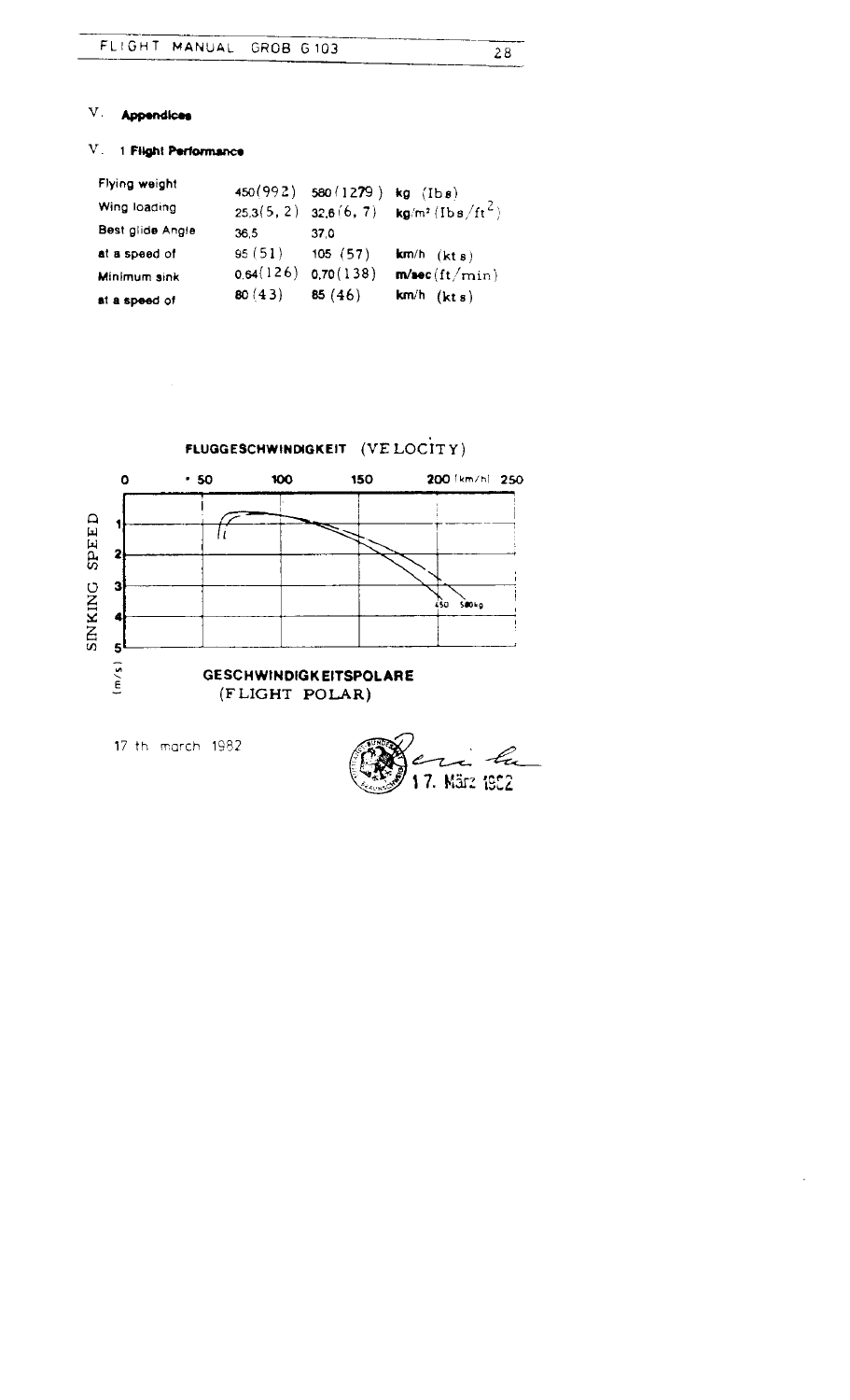#### V. 2 Determination of the Center of Gravity

The determination of the center of gravity is made with the glider supported on two scales at heights such that an incidence board of  $600 \div 24$  angle is set horizontal 24 angle is set horizontal on the back of the fuselage, (Position on the fuselage see sketch at page 23). The reference plane lies at the front of the wing at the root. The distances a and b are measured with the help of a plumb line. The empty weight is the sum of the two weights  $G_1$  and  $G_2$ . FLIGHT MANUAL G<br>The determination<br>The determination<br>is made with t<br>scales at heigh<br>board of 600 :<br>on the back of<br>fuselage see s<br>The reference<br>wing at the root<br>are measured<br>line. The emptwo weights G<br>The Center of<br>Icated:<br>I

The Center of Gravity of the pilots is located : 1150 mm (45,3 inch) in front of the Datum Line (1. Seat) 40 mm ( 1, 6 inch) behind the Datum  $Line$   $(2. Set)$ 

17. März: 1002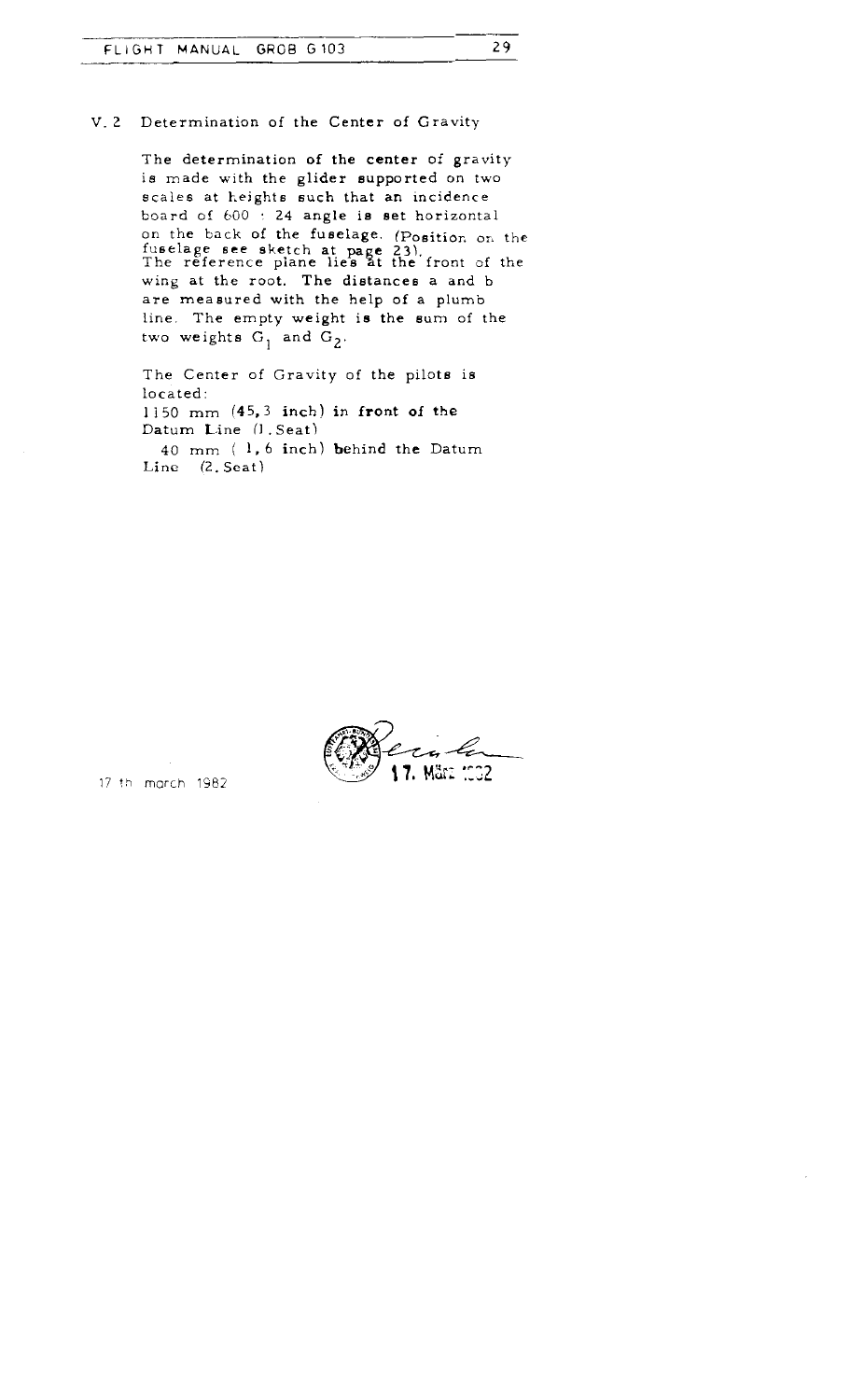FLIGHT MANUAL GROB . G 103  $FLIG$ 

Procedure for determining C. of G. empty



Datum Line: Front edge of the wing at the root rib.

Level Means: With a 600:24 Incidence Board set up horizontal on the top of the rear fuselage.  $\ddot{\phantom{a}}$ 

| Weight on main-wheel                         | $G_1 =$ | kg / ibs      |
|----------------------------------------------|---------|---------------|
| Weight on tail-skid                          | $G_2 =$ | ka Ibs        |
| <b>Empty Weight</b> $G_L$<br>$= G_1 + G_2 =$ |         | ka ibs        |
| Distance to main-wheel                       | $a =$   | mm / inches   |
| Distance to tail-skid                        | $b =$   | $mm /$ inches |

Empty Weight C. of G.

$$
X = \frac{G_2 \times b}{G_L} + a = \frac{1}{\sqrt{2}} + \frac{1}{\sqrt{2}} = \frac{1}{\sqrt{2}} + \frac{1}{\sqrt{2}} = \frac{1}{\sqrt{2}} + \frac{1}{\sqrt{2}} = \frac{1}{\sqrt{2}} + \frac{1}{\sqrt{2}} = \frac{1}{\sqrt{2}} + \frac{1}{\sqrt{2}} = \frac{1}{\sqrt{2}} + \frac{1}{\sqrt{2}} = \frac{1}{\sqrt{2}} + \frac{1}{\sqrt{2}} = \frac{1}{\sqrt{2}} + \frac{1}{\sqrt{2}} = \frac{1}{\sqrt{2}} + \frac{1}{\sqrt{2}} = \frac{1}{\sqrt{2}} + \frac{1}{\sqrt{2}} = \frac{1}{\sqrt{2}} = \frac{1}{\sqrt{2}} = \frac{1}{\sqrt{2}} = \frac{1}{\sqrt{2}} = \frac{1}{\sqrt{2}} = \frac{1}{\sqrt{2}} = \frac{1}{\sqrt{2}} = \frac{1}{\sqrt{2}} = \frac{1}{\sqrt{2}} = \frac{1}{\sqrt{2}} = \frac{1}{\sqrt{2}} = \frac{1}{\sqrt{2}} = \frac{1}{\sqrt{2}} = \frac{1}{\sqrt{2}} = \frac{1}{\sqrt{2}} = \frac{1}{\sqrt{2}} = \frac{1}{\sqrt{2}} = \frac{1}{\sqrt{2}} = \frac{1}{\sqrt{2}} = \frac{1}{\sqrt{2}} = \frac{1}{\sqrt{2}} = \frac{1}{\sqrt{2}} = \frac{1}{\sqrt{2}} = \frac{1}{\sqrt{2}} = \frac{1}{\sqrt{2}} = \frac{1}{\sqrt{2}} = \frac{1}{\sqrt{2}} = \frac{1}{\sqrt{2}} = \frac{1}{\sqrt{2}} = \frac{1}{\sqrt{2}} = \frac{1}{\sqrt{2}} = \frac{1}{\sqrt{2}} = \frac{1}{\sqrt{2}} = \frac{1}{\sqrt{2}} = \frac{1}{\sqrt{2}} = \frac{1}{\sqrt{2}} = \frac{1}{\sqrt{2}} = \frac{1}{\sqrt{2}} = \frac{1}{\sqrt{2}} = \frac{1}{\sqrt{2}} = \frac{1}{\sqrt{2}} = \frac{1}{\sqrt{2}} = \frac{1}{\sqrt{2}} = \frac{1}{\sqrt{2}} = \frac{1}{\sqrt{2}} = \frac{1}{\sqrt{2}} = \frac{1}{\sqrt{2}} = \frac{1
$$

mm.'inches behind Datum Line

3 0

The measurements to determine the empty weight, the empty weight U. of G. and the loading limitations must always be taken with the glider empty,

 $=$ 

| Convertion       | from<br>kg | t٥<br>lbs | multiply with<br>2.2 |
|------------------|------------|-----------|----------------------|
|                  | mm         | Inches    | 0.0394               |
| 17 th march 1982 |            |           | 17. März 1802        |